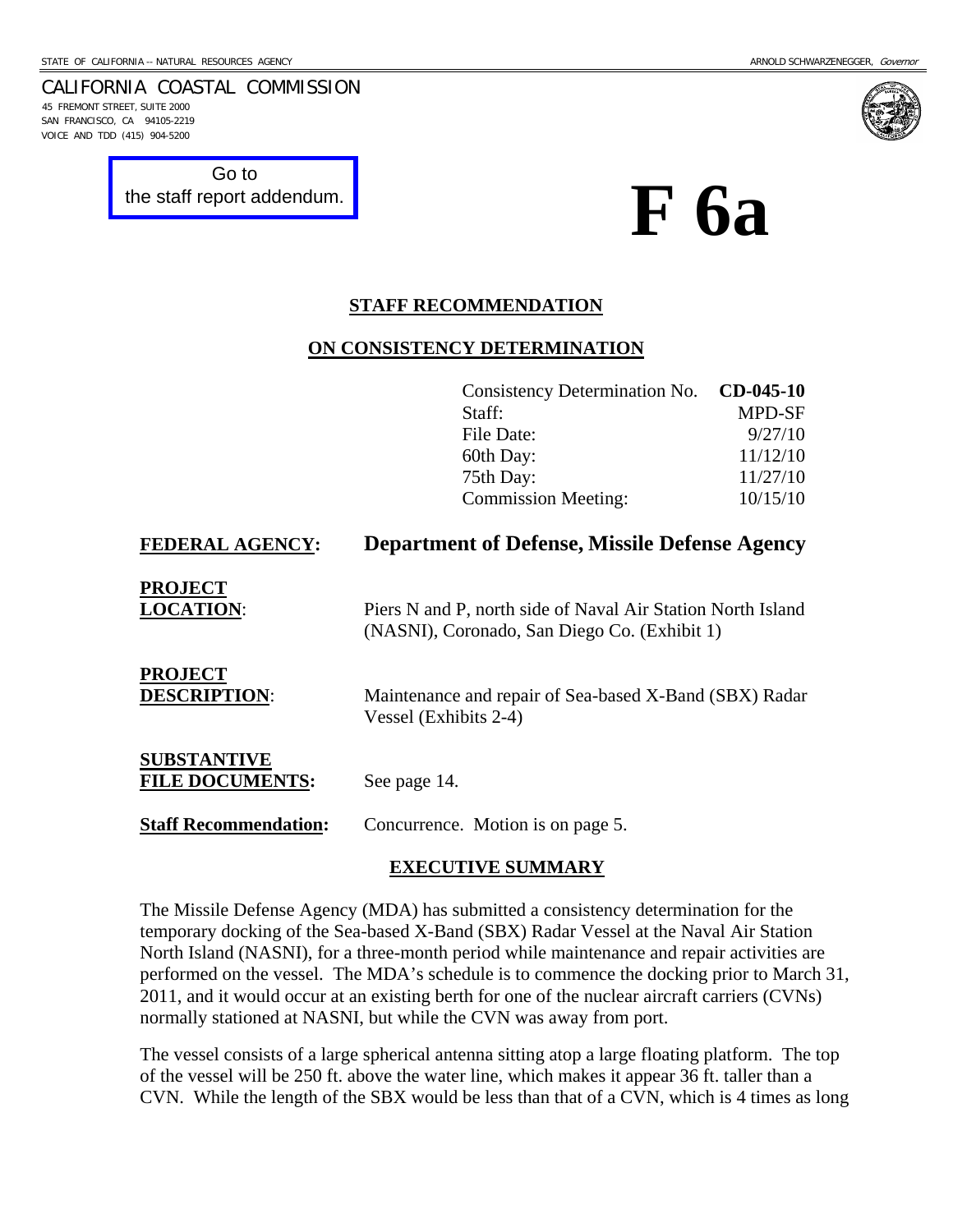as the SBX, the SBX will nevertheless be quite noticeable while it is in port, both due to its larger height and the fact that it will appear as a unique object in the viewshed. While the vessel would be clearly visible from nearby public parks and from seaward views from the San Diego downtown shoreline across the bay, because the visual impact would be temporary, because the views of NASNI are highly industrialized, and because the timing would avoid the peak summer season, the project would be consistent with the view protection policy (Section 30251) of the Coastal Act.

The repair and maintenance activities would be similar to those performed at NASNI on Navy ships and include thruster maintenance, painting, welding, blasting, sanding, plasma cutting, inspections, installation of new equipment, removal of broken and obsolete equipment, equipment calibration, washing of equipment and vessel, and purging of systems (i.e., cooling, sewage, water, etc). The MDA would implement Best Management Practices (BMPs) to minimize marine resource and water quality impacts, and the project is consistent with the marine resource and water quality policies (Sections 30231 and 30231) of the Coastal Act.

The project would not generate burdens on public access, and the area is currently off limits due to military security needs. Noise levels would not be significant, and the primary accessrelated questions concern impacts on views from the bay and nearby public parks, which are addressed above. The project is consistent with the public access and recreation policies (Sections 30210-30212) of the Coastal Act.

To the degree the project requires air district permits, the MDA will require that the contractor apply for and receive any necessary air district (San Diego County APCD) permits, and the project is therefore consistent with the air quality policy (Section 30253(c)) of the Coastal Act.

#### **STAFF SUMMARY AND RECOMMENDATION**

#### **I. STAFF SUMMARY:**

**A. Project Description.** The Missile Defense Agency (MDA) proposes the temporary docking of the Sea-based X-Band (SBX) Radar Vessel (Exhibit 2), at Piers N and P on the north side of the Naval Air Station North Island (NASNI) (Exhibit 1). The purpose of docking would be to perform needed maintenance and repairs to the vessel. The docking is scheduled to commence prior to March 31, 2011, and would last no longer than three months.

The SBX Radar Vessel consists of a large spherical antenna sitting atop a floating platform. The platform is a column-stabilized, semi-submersible platform, 272 ft. long, 231 ft. wide and 133 ft. high. The platform has columns resting on two pontoons. It also has four 3.4 megawatt retractible thrusters to propel the vessel and which can also be used to reduce the draft of the vessel by up to 15 ft. Without the thrusters, the draft of the vessel is 50 ft. The radar dome is 103 ft. in diameter. The maximum height above the water line of the entire vessel is 250 ft.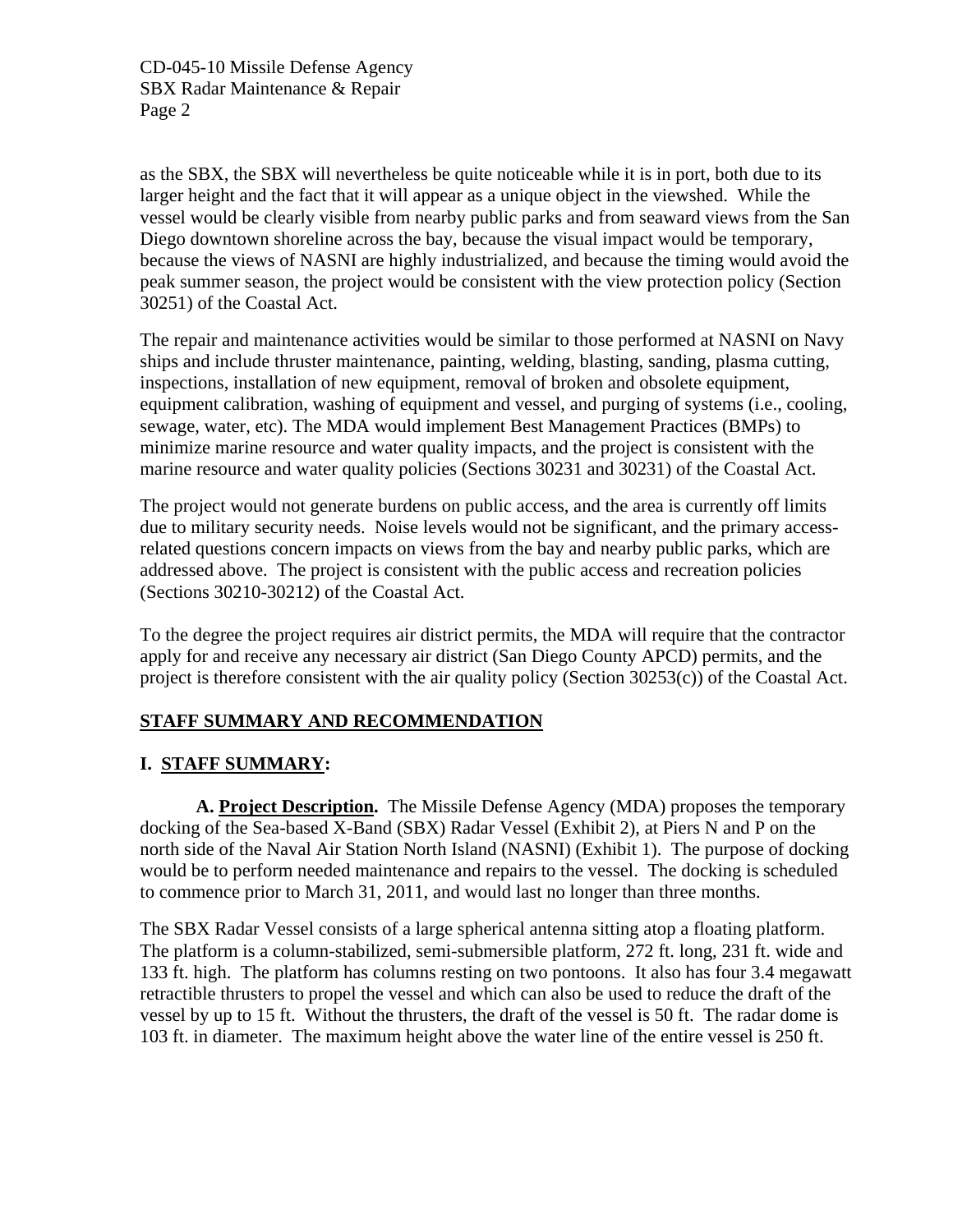The vessel would be transported to Piers N and P, which are normally used for nuclear aircraft carrier berthing. The repairs would only occur if no carrier is stationed at the piers. No radar tracking activities would occur during the maintenance period.

The MDA states that the inspection, maintenance, and repair activities on the SBX Radar Vessel would be similar to activities performed on all U.S. Navy ships. The activities (listed in the chart below in more detail) include thruster maintenance, painting, welding, blasting, sanding, plasma cutting, inspections, installation of new equipment, removal of broken and obsolete equipment, equipment calibration, washing of equipment and vessel, and purging of systems (i.e., cooling, sewage, water, etc). The activities would occur inside, outside, below the water line of the vessel, or on the adjacent pier.

The MDA is considering three possible sites for the proposed repairs, two in Washington State and the NASNI site. It has not made a final siting decision, a decision which will in part be based on availability of berthing space. The two other Washington State alternatives are Naval Station Everett and Todd Pacific Shipyards. The MDA further states that while SBX maintenance/repairs are conducted every five years, future maintenance may be able to be performed in Pearl Harbor, Hawaii. However, no existing Pearl Harbor site is currently deep enough to accommodate the vessel, and implementation of that alternative would necessitate future dredging and channel deepening.

| <b>Standardized</b><br><b>Work</b><br>Category | <b>Proposed Activity</b>                                                                                                                                                                                                                                                                  | <b>Resultant Sub-Tasks Potentially</b><br><b>Affecting the Environment</b>                                                                                                                                                                                             |
|------------------------------------------------|-------------------------------------------------------------------------------------------------------------------------------------------------------------------------------------------------------------------------------------------------------------------------------------------|------------------------------------------------------------------------------------------------------------------------------------------------------------------------------------------------------------------------------------------------------------------------|
| Hull/<br><b>Structural</b>                     | Hull Preservation: Prepare, prime, and paint all<br>zones, columns, K-bracing, topside weather<br>deck, and underside of the wet deck as<br>determined based on actual conditions. Prepare,<br>prime, and paint pontoon tops with a durable<br>high-profile epoxy slip resistant coating. | • Sanding<br>• Painting<br>• Solvent cleaning<br><b>NOTE:</b> The Contractor shall provide all<br>necessary environmental enclosures as<br>required by the manufacturer of the<br>product being installed and by the shipyard<br>where the product is being installed. |
|                                                | <b>MDA Welds Inspection: Conduct MDA weld</b><br>inspection.                                                                                                                                                                                                                              | • Welding<br>• Painting                                                                                                                                                                                                                                                |
|                                                | <b>Pontoon Deck Chafing Plates: Install a chafing</b><br>plate on the forward deck top of each pontoon<br>beneath each tow bridle chain.                                                                                                                                                  | • Welding<br>• Painting                                                                                                                                                                                                                                                |
|                                                | Tow Bridle & Mooring Winch Wires: Remove<br>and replace tow bridle with new bridle. Inspect,<br>clean, replace if required, lubricate, and reinstall<br>mooring in-haul (winch) wires.                                                                                                    | N/A                                                                                                                                                                                                                                                                    |

The MDA provides the following chart listing the maintenance and repair activities: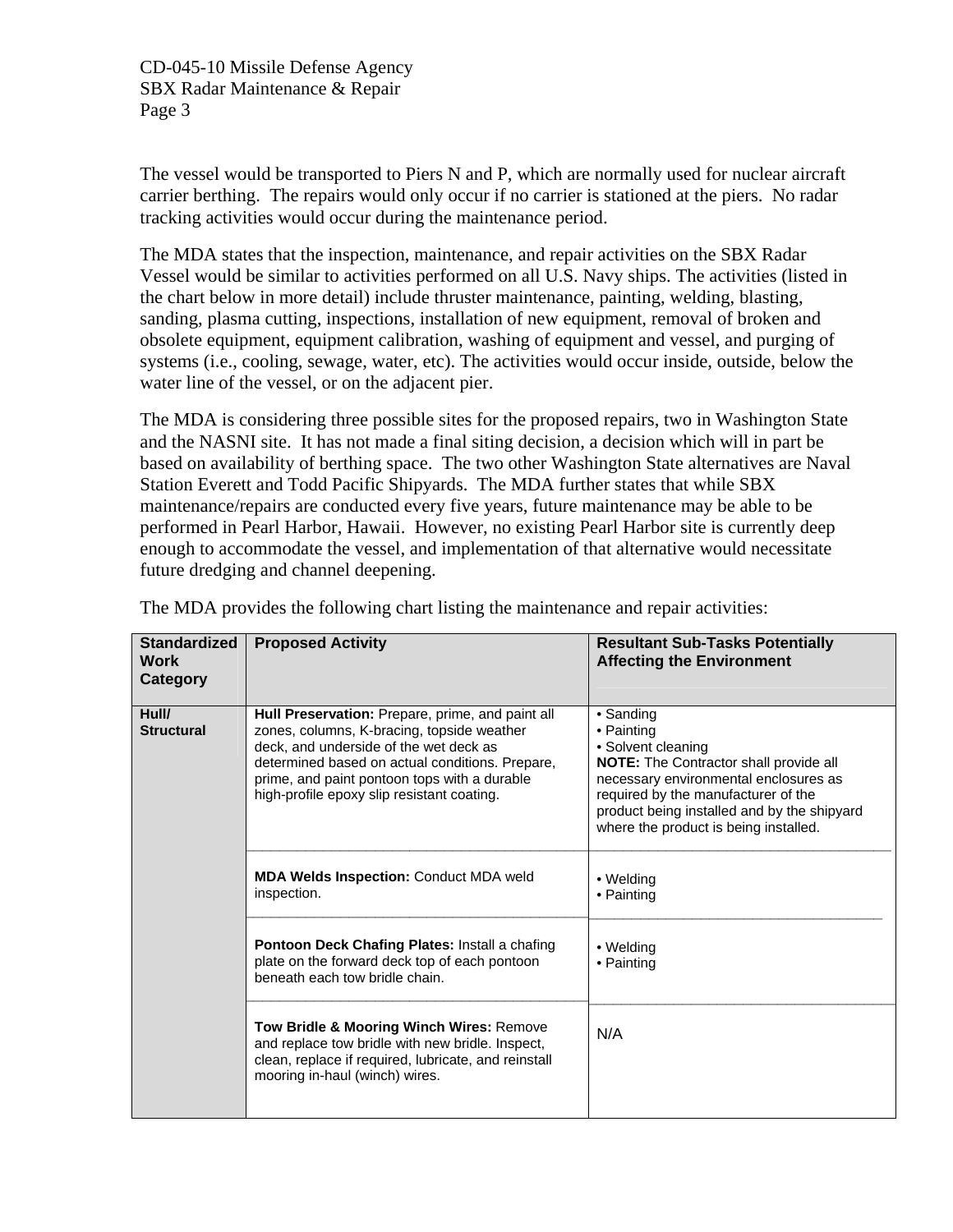<u>.</u>

| <b>Machinery</b><br><b>Propulsion</b> | <b>Propulsion Thrusters: Perform in-water</b><br>inspection of thrusters. Renew lower thruster<br>seals and inspect upper gear boxes. <sup>1</sup> 2                                                                                                                                                                          | • Underwater Welding       |
|---------------------------------------|-------------------------------------------------------------------------------------------------------------------------------------------------------------------------------------------------------------------------------------------------------------------------------------------------------------------------------|----------------------------|
| <b>Electrical</b>                     | 24 Volts, Direct Current Engine Power<br><b>System:</b> Modify the 24 Volts, Direct Current<br>system to the Ship's Service Diesel Generator<br>control panels from the two existing,<br>independent, non-redundant power panels to<br>multiple, redundant sources of power per the<br>results of the approved concept study. | • Welding<br>• Painting    |
| Ship's<br><b>Mission</b>              | <b>Radiate Warning System Improvement:</b><br>Improve Radiate Warning System                                                                                                                                                                                                                                                  | • Testing of loud speakers |

Equipment to be used includes: abrasive blasting units, air compressors, cleaning and stripping units, degreasing units, fenders, generators (portable or standby), pressure washers, pumps, portable lighting, saws, side loaders, travel lift, trucks (dump and fuel), ventilation, weight handling equipment, welders, and work floats.

The activities would be performed between 5:30 a.m. and 10:00 p.m., 6 days/week. No inwater repairs (i.e., divers working on thrusters) would be performed at night. At commencement, electrical power would be supplied by two diesel generators, functioning at 50% capacity. The MDA explains the reason for this (in response to Commission staff questions):

*Currently the vessel does not have the ability to use U.S. Navy standard connections to connect to shore power while in port and must use its generators. As part of the activities performed during the proposed repair and maintenance work, connection boxes and cables compatible with standard U.S. Navy connections would be installed. This would allow the vessel to connect with shore power electrical services when in port. After the installation of the permanent shore power connection, there would be no further need to run the vessel's generators.* 

The lighting system on the vessel is operational 24 hours/day and is operated in accordance with navigational rules, the Occupational Safety and Health Administration (OSHA), and Federal Aviation Administration (FAA) regulations. Four low-wattage lights encircle the perimeter of the radar dome, and red safety-lights sit on the top of the radar dome. Additionally, compact fluorescent lamps are used for safe passage, trainable 500 watt (W) incandescent floodlights are at lifeboat and raft launching stations, 300 W incandescent

<span id="page-3-0"></span> $1$  The thrusters would be accessed using a Thruster Well Extension, lowered into the water with a small shore side crane and floated from thruster to thruster once underwater [Exhibit 6]. The extension would be secured to the hull bottom, with thruster retracted, with small welded pad eyes, requiring underwater welding. Maintenance and repair would then be performed in a controlled dry environment.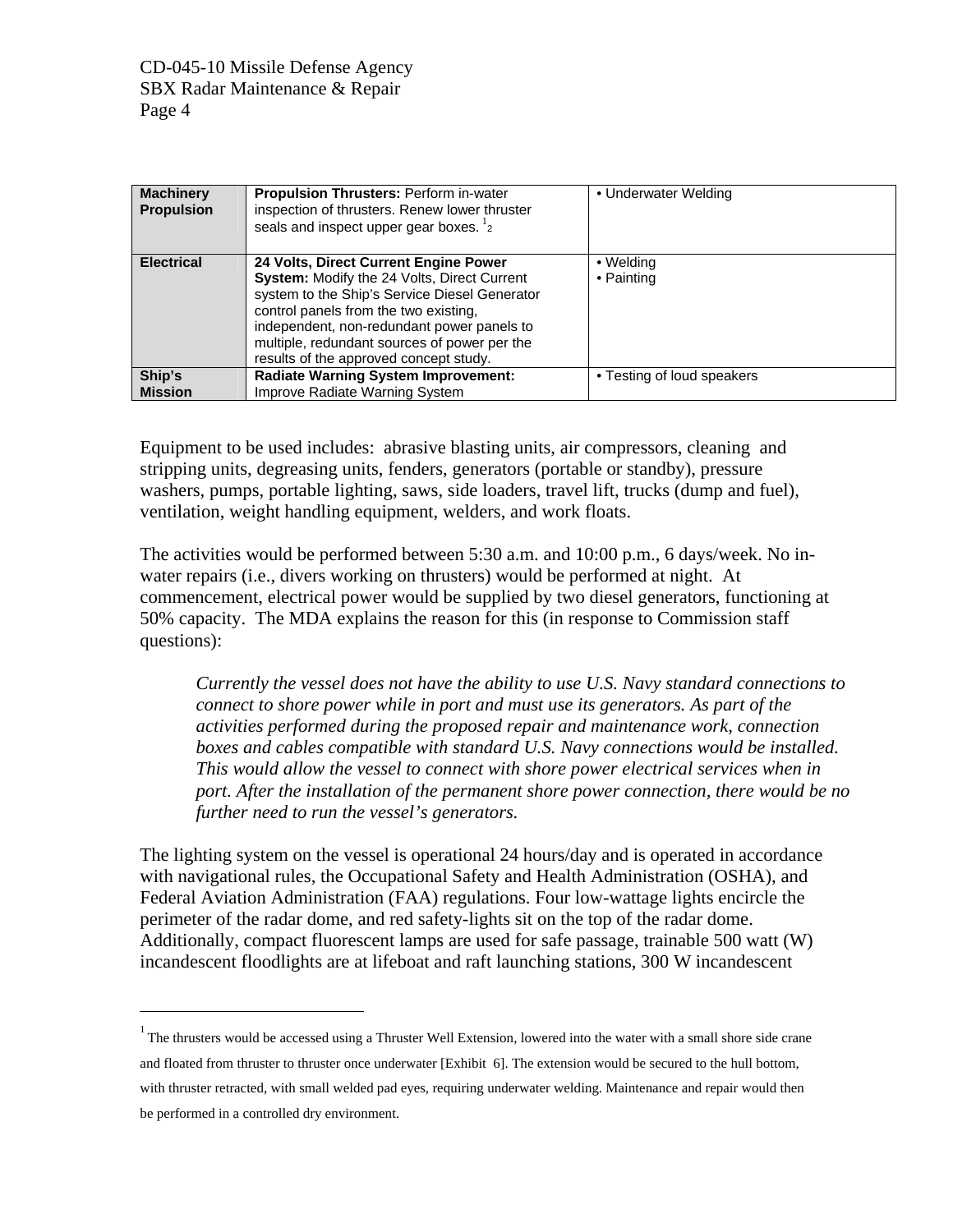floodlights are at each of the four mooring stations, and a number of conventional 60 W fluorescent lamps are located along inside and outside walkways. The lights are shielded to the maximum degree possible or pointed downward to minimize the attraction of birds.

**B. Federal Agency's Consistency Determination**. The Missile Defense Agency has determined the project consistent to the maximum extent practicable with the California Coastal Management Program.

**II. Staff Recommendation.** The staff recommends that the Commission adopt the following motion:

#### **MOTION***:* **I move that the Commission concur with consistency determination CD-045-10 that the project is fully consistent, and thus consistent to the maximum extent practicable, with the enforceable policies of the California Coastal Management Program (CCMP).**

### **STAFF RECOMMENDATION:**

Staff recommends a **YES** vote on the motion. Passage of this motion will result in an agreement with the determination and adoption of the following resolution and findings. An affirmative vote of a majority of the Commissioners present is required to pass the motion.

#### **RESOLUTION TO CONCUR WITH CONSISTENCY DETERMINATION:**

The Commission hereby **concurs** with consistency determination CD-045-10 by the Missile Defense Agency on the grounds that the project is fully consistent, and thus consistent to the maximum extent practicable, with the enforceable policies of the CCMP.

#### **III. Findings and Declarations:**

The Commission finds and declares as follows:

**A. Public Views.** Section 30251 of the Coastal Act provides:

*The scenic and visual qualities of coastal areas shall be considered and protected as a resource of public importance. Permitted development shall be sited and designed to protect views to and along the ocean and scenic coastal areas, to minimize the alteration of natural land forms, to be visually compatible with the character of surrounding areas, and, where feasible, to restore and enhance visual quality in visually degraded areas.* 

The CVN carrier port (Piers N and P) is near public parks in Coronado, and the project will be visible to boaters on San Diego Bay, drivers on the Coronado Bridge, and from nearby public parks in Coronado and across the Bay (Bay View Park, Harbor View Park,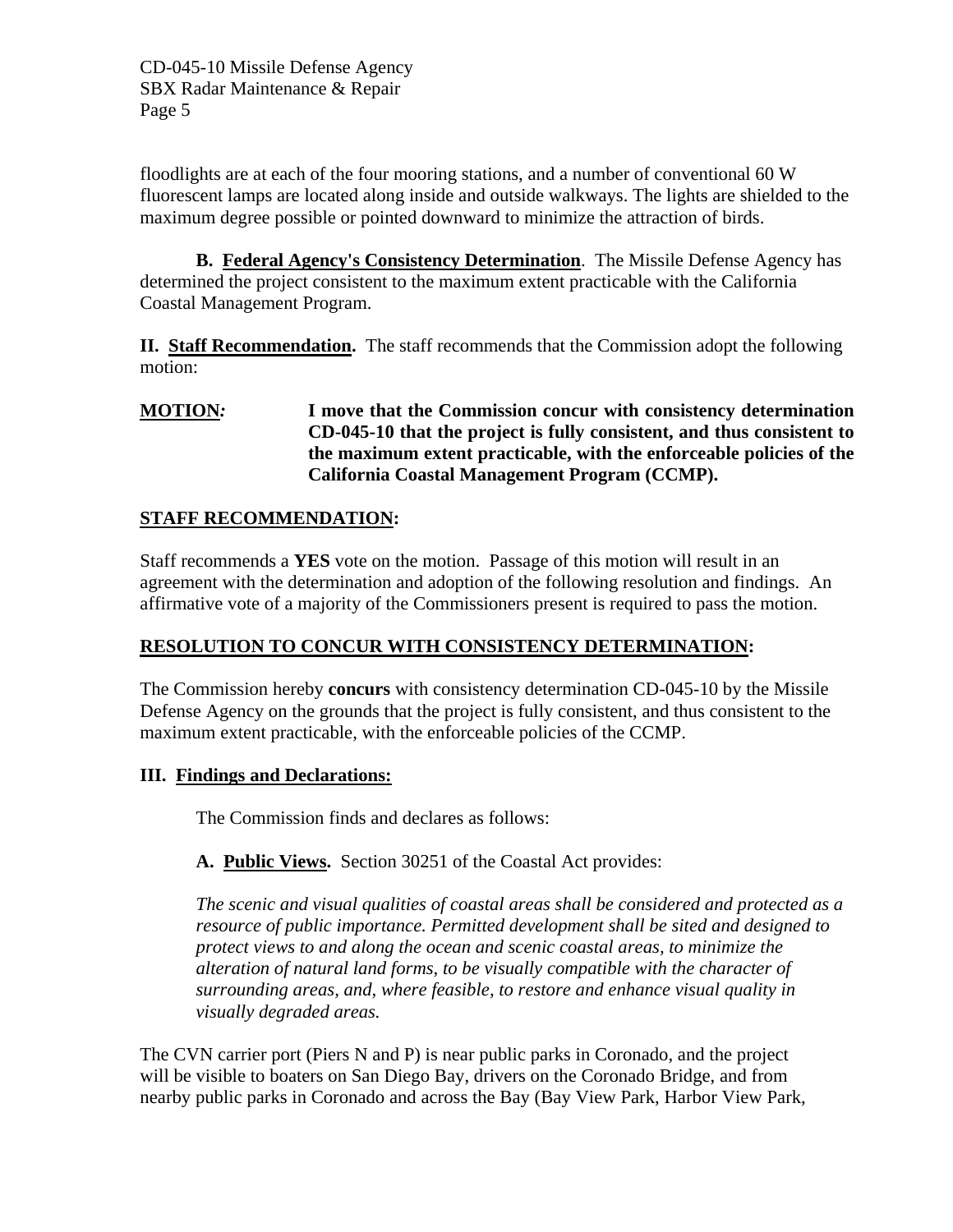and Centennial Park in Coronado, and Seaport Village and Embarcadero Marina Park in San Diego). The primary visual backdrop for the view from land to NASNI is that of a highly industrialized working Navy base, and typically CVNs dominate the views from these public viewpoints. The top of the SBX vessel would be 250 ft. above the water line, which would make it appear 36 ft. taller than a CVN. Exhibit 3 compares the height of the SBX in comparison with a CVN, and Exhibit 4 provides a visual simulation of views of the SBX from a distance of 3300 ft., representative of a view from a boat on and near the San Diego side of the bay. The length of the SBX would be less than that of a CVN, which is 4 times as long as the SBX; nevertheless the SBX will be quite noticeable both due to its larger height and the fact that it will appear as a unique object in the viewshed.

#### The MDA states:

*The proposed mooring site of the SBX Radar Vessel, Pier N or Pier P on the northern portion of NASNI, is visible from two major roadways (Harbor Drive and the Coronado Bridge, skirting and passing over, respectively, the San Diego Bay), a residential area to the east side of the intersection of First Street and Alameda Boulevard (1,380 feet from Pier N and 600 feet from Pier P), and from water areas between NASNI and the Harbor Drive waterfront area. Parks, open space, and recreational areas, as well as commercial and industrial, retail, and services areas dominate the waterfront area (see Figure 1-1). Relevant issues from a scenic and visual standpoint include alteration of topographic features and night visibility of lighting.* 

*Topographic alteration can be illustrated by comparing the dimensions of the SBX Radar Vessel to the USS Nimitz, currently moored at NASNI (Figure 3-1). The dome of the radar vessel would extend 36 feet higher than the top of the ship and would also be 22 feet wider at mast. The SBX Radar Vessel is similar in size and character to the other vessels (aircraft carriers, oilers) transiting NASNI, although it differs in shape. Therefore, while consistent with the visual character of the area, it may be perceived as intrusive. A representation of the view of the vessel from a distance of 3,300 feet is provided in the adjacent photograph. To provide a perspective on distance views, this would represent a distance of more than mid-way across the Bay traveling towards the Cruise Ship Terminal (see Figure 1-1), approximately 6,400 feet from the Pier N and Pier P areas. Since vessels (aircraft carriers and related ships) and marine industrial activities have been part of the visual landscape of NASNI for decades, the SBX Radar Vessel would be visually consistent with the aesthetic character of the area. Though the*  radar dome would represent a visually unique feature in the marine industrial *environment, inclusion in the viewshed would be temporary and, thus, not represent a permanent change to the scenic or visual qualities of the area.* 

*As noted in Section 2, the low-wattage lighting system would be operational 24 hours per day. External lights would be used on the platform, on the perimeter of the dome, and on top of the dome in the evening or nighttime hours. The lighting system on the*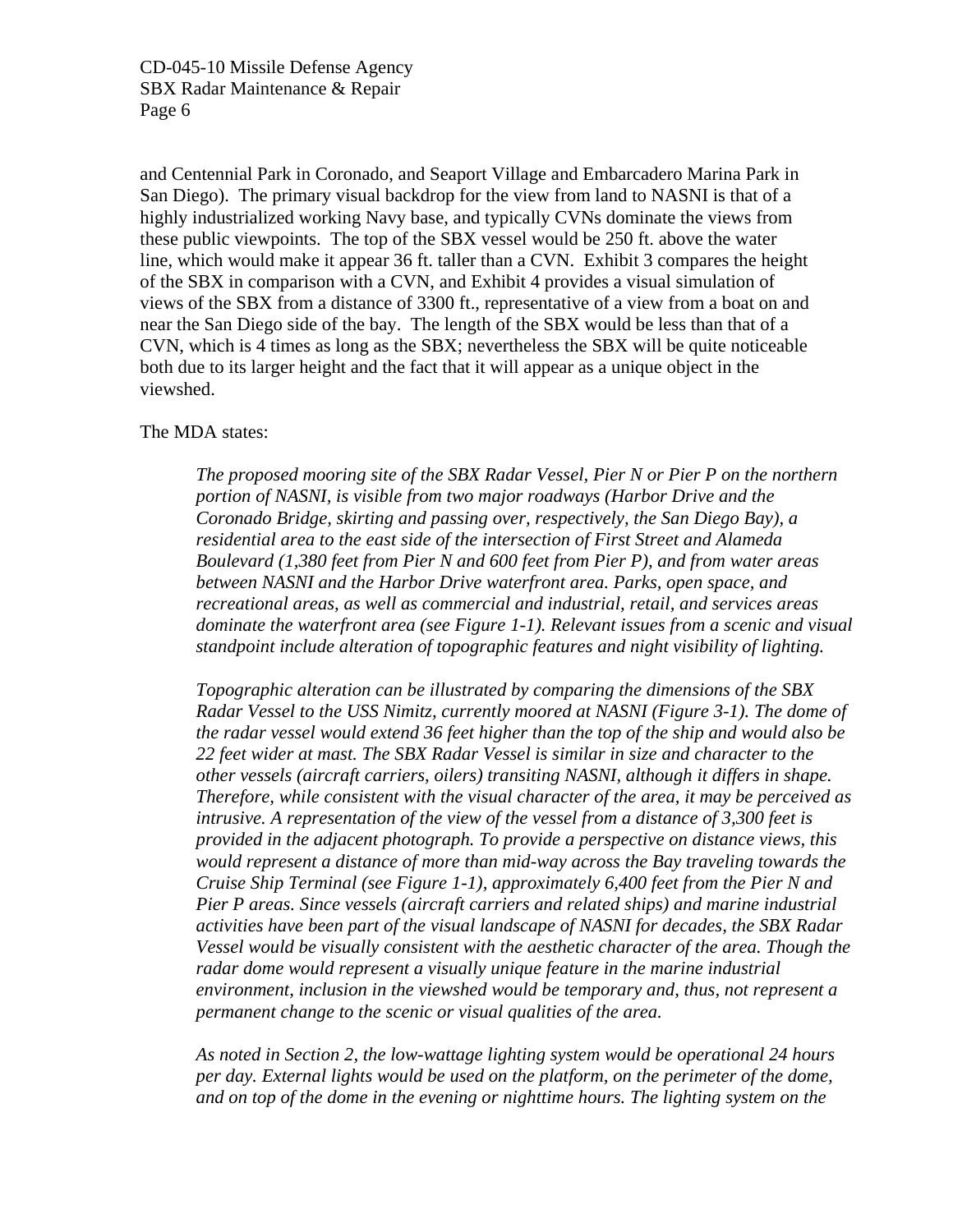*vessel is in accordance with navigational rules, OSHA, and FAA regulations. Given alignment with these regulations, light and glare produced from the external lights are anticipated to have a negligible effect on the scenic or visual qualities of the area. There would be no long-term scenic or visual impacts, as the vessel would only be moored temporarily.* 

#### The MDA concludes:

*The Proposed Action would represent an alteration to the visual topographic landscape of the area and also introduce a new source of lighting. However, the radar vessel would be consistent with the marine industrial nature of the area and alterations to the viewshed would be temporary, lasting only 3 months. Therefore, the Proposed Action would represent only a temporary intrusion in the visual landscape, and is consistent to the maximum extent practicable with Section 30251 of the CCA.* 

The Commission finds that while the overall bulk would be less than that of a CVN, which is four times as long as the SBX, the SBX will likely appear to be noticeable to the viewer, both due to its larger height and the fact that it will appear as a unique object in the viewshed. While the vessel would clearly be visible from nearby public parks in Coronado, and San Diego downtown public areas across the bay, the Commission nevertheless finds that because the visual impact would be temporary, because the views of NASNI are already highly industrialized, because it would only be sited at NASNI if one of the CVNs is absent, and because the timing would avoid the peak summer season, the project would not adversely affect scenic coastal public views, would be consistent with the character of the surrounding area, and would be consistent with Section 30251 of the Coastal Act.

#### **B. Marine Resources/Water Quality.** Section 30230 of the Coastal Act provides:

*Marine resources shall be maintained, enhanced, and where feasible, restored. Special protection shall be given to areas and species of special biological or economic significance. Uses of the marine environment shall be carried out in a manner that will sustain the biological productivity of coastal waters and that will maintain healthy populations of all species of marine organisms adequate for long-term commercial, recreational, scientific, and educational purposes.* 

#### Section 30231 provides:

*The biological productivity and the quality of coastal waters, streams, wetlands, estuaries, and lakes appropriate to maintain optimum populations of marine organisms and for the protection of human health shall be maintained and, where feasible, restored through, among other means, minimizing adverse effects of waste water discharges and entrainment, controlling runoff, preventing depletion*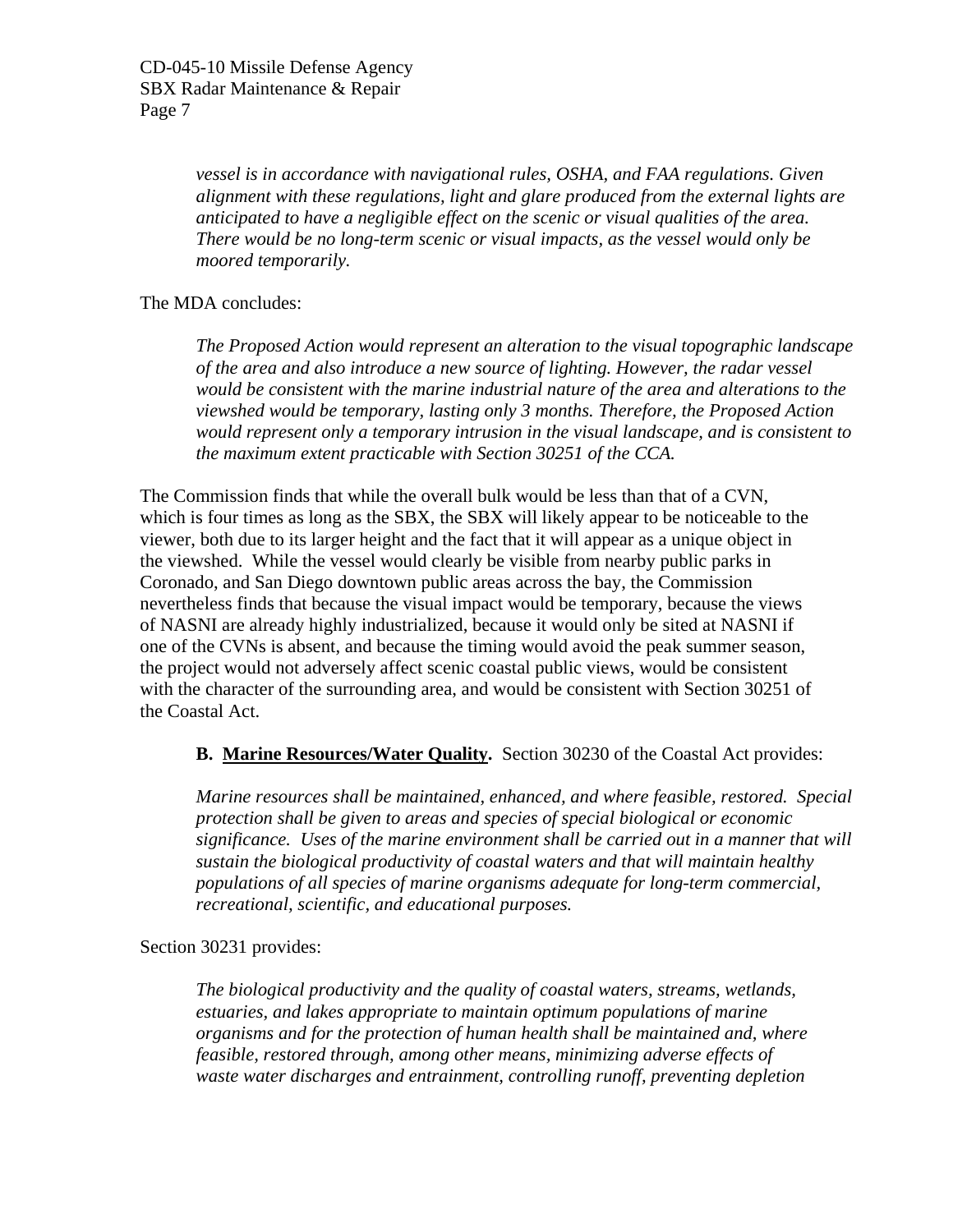*of ground water supplies and substantial interference with surface waterflow, encouraging waste water reclamation, maintaining natural vegetation buffer areas that protect riparian habitats, and minimizing alteration of natural streams.* 

The MDA's consistency determination analyzed marine resource impacts, including potential effects on benthic communities, eelgrass beds, marine mammals, sea turtles, fish, and seabirds. Potential effects could occur from materials expended during maintenance activities, underwater welding, noise, thermal discharges, and fuel spills. To minimize impacts, the MDA would implement Best Management Practices, which are listed in Exhibit 5, and include incorporating practices such as keeping decks clear of debris, cleaning spills and residues, and engaging in spill and pollution prevention practices. According to the MDA, the applicable water quality standards and policies are those contained in the Uniform National Discharge Standards (UNDS) of the Clean Water Act. Both the MDA and the Navy state that the impacts and the BMPs are similar to those applicable to CVNs and other Navy vessels stationed at NASNI. The MDA states:

#### *Marine Vegetation*

*There are no known eelgrass beds within the NASNI water boundary and no effects to any vegetation from the shadow of the vessel are expected. Best Management Practices, as identified in Table 2-2, would be implemented and no adverse effects are anticipated to marine vegetation.* 

*Table 2-2 lists standard industry BMPs that would be implemented in conjunction with the SBX Radar Vessel's in-port inspection, maintenance, and repair activities. Best Management Practices are a series of maintenance, housekeeping, and materials management practices that minimize wastes from activities such as paint stripping and surface preparations, painting, non-drydock maintenance, welding, cutting, engine maintenance, and materials handlings. These BMPs are drawn from established management practices from Washington Department of Ecology Pollution Prevention Center, Shipbuilders.org, Naval Station Everett, Todd Pacific Shipyards, NASNI, and Kodiak Boatyard; however, BMPs are not limited to those listed in Table 2-2* [Exhibit 5]*. The contractor or personnel performing the sub-tasks must obtain and follow established BMPs and/or mitigation measures applicable to NASNI.* 

Concerning water quality, the MDA states that activities with potential effects include water discharges, maintenance and repair (e.g., painting, sanding, dry welding), cooling system water discharges, wet welding, and thruster well oil transfer. The Navy notes that the pierside activities would be subject to the strict standards agreed to by the Navy during the Commission's review of the homeporting of the CVNs at NASNI (CD-89-99 and CD-95-95). The MDA states: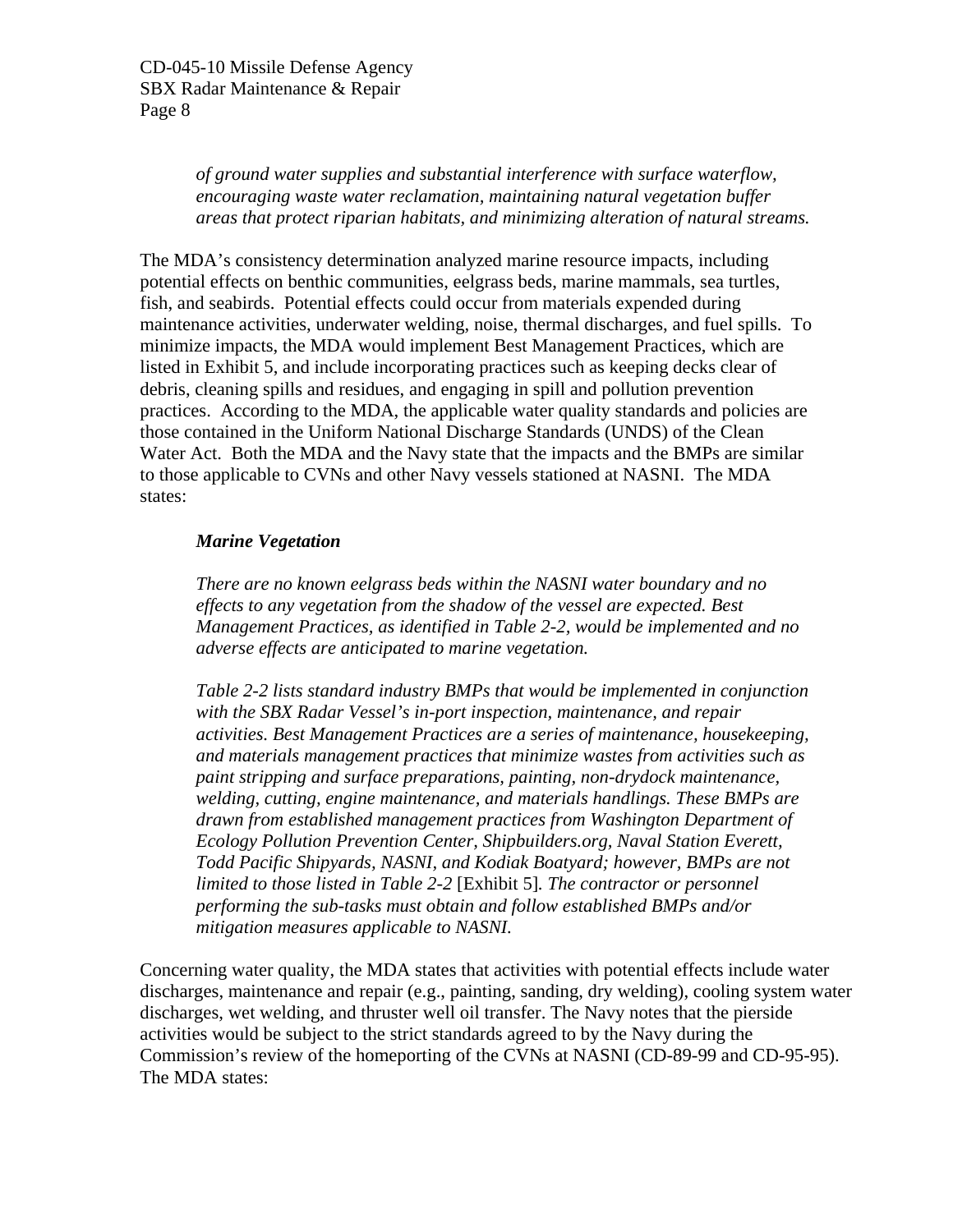*Water Discharge. Stormwater discharge associated with equipment laydown pierside would be prevented through adherence to the BMPs identified in Table 2- 2 (for Materials Storage and Handling, Discharges into Storm Drains, and Outdoor Work Operations). The SBX Radar Vessel would manage grey and black water discharge by connecting to sewer risers on Pier N or Pier P in accordance with requirements of the "Afloat Environmental Quick Guide" (2009) established for Naval ships operating in Navy Region Southwest. Discharged water from the cooling system would originate directly from the Bay, chemical contaminate levels would not be expected to increase, and would not be anticipated to affect water quality as a result of changes in temperature levels (Department of Defense, MDA 2005, U.S. Environmental Protection Agency 1999).* 

*Painting, Sanding, and Dry Welding. During maintenance and repair, work areas would be enclosed, covered, or contained, which would prevent debris from entering the waterway and being circulated into the Bay. Impacts to water resources from painting, sanding, and welding would not result in long-term degradation of water resources or affect water quality. Current requirements, practices, and BMPs (as identified in Table 2-2) would be implemented.* 

*Wet Welding. Wet welding would involve the scraping away of rust and paint for installation of small pad eyes and the discharge of approximately 5 pounds of slag or spent welding rod per underwater welding operation. Underwater welding activities would be temporary, with a short performance time, and levels of metals generated would be negligible. Contractors and personnel working at NASNI during the maintenance and repair period would comply with BMPs established for NASNI (e.g., Afloat Environmental Quick Response Guide [2009], Senior Officer Present Afloat Commander Navy Region Southwest Instruction 5400.2 [2005]).* 

*Thruster Well Oil Transfer. Oil remaining on thruster wells (approximately 5 gallons per thruster) would be removed via hose leading up to a surface tank. Best Management Practices (as identified in Table 2-2) would be followed to prevent the spill of oil into the water during transfer.* 

The MDA concludes that with the BMPs, "… short-term effects on water quality are not anticipated to be measurable …" and that the project would avoid adverse effects to water quality and "… would allow for the continued sustainment of biological productivity and quality of coastal waters for marine organisms and protection of human health ...."

In response to questions raised by the Commission staff and the City of Coronado concerning work on the thrusters, which involves underwater welding (as illustrated in Exhibit 6), the MDA states: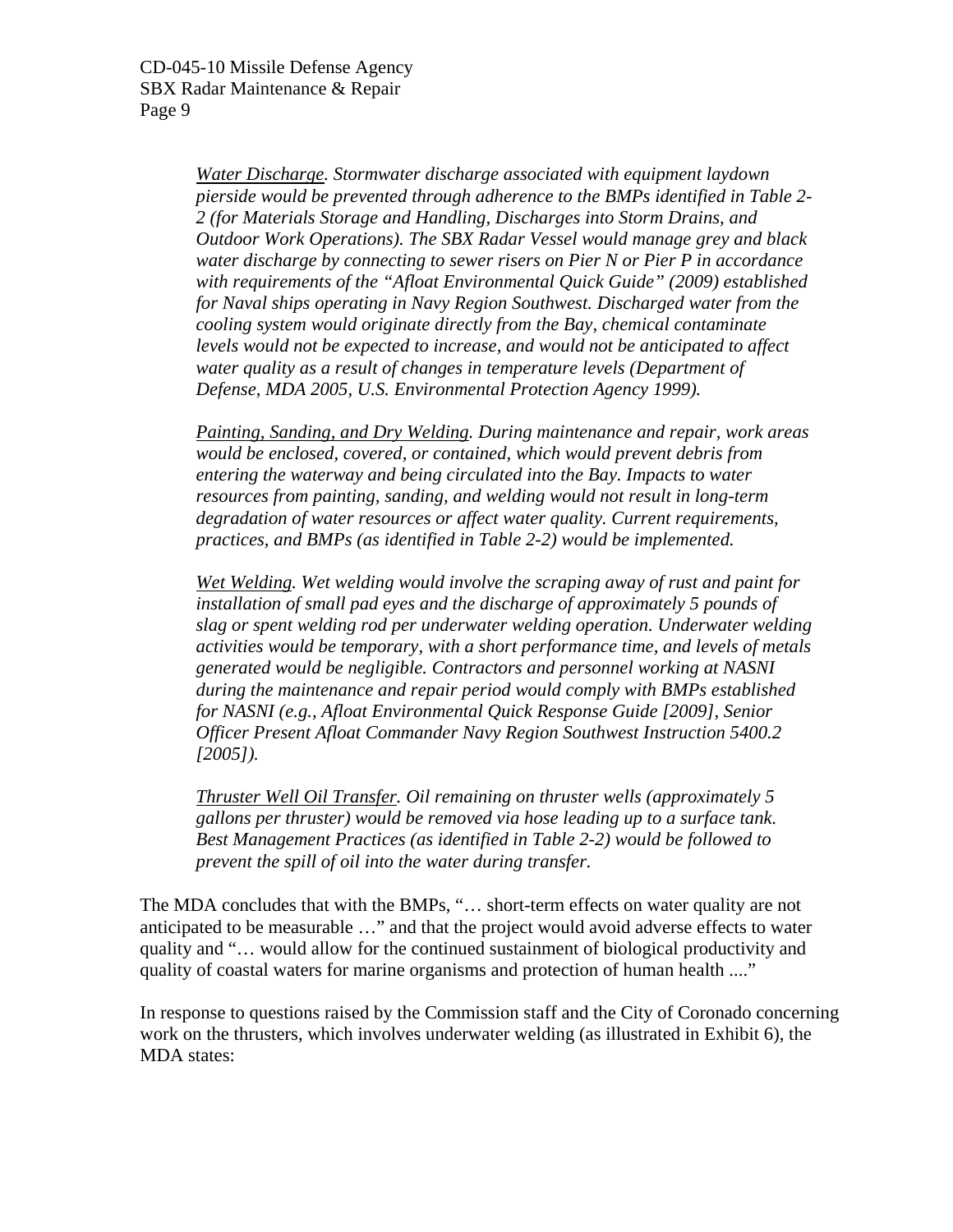*Included in the maintenance and repair activities for the SBX Radar Vessel is work to be performed on the thrusters. The SBX Radar Vessel is operated by four 3.4 MW thrusters that are used to position and propel the vessel. The four SBX Radar Vessel thrusters would be accessed using a Thruster Well Extension (TWE). The TWE is lowered into the water with a small shore side crane and is designed to be floated from thruster to thruster once underwater. The TWE is positioned in place with the thruster retracted and secured to the hull bottom by four small welded pad eyes at each thruster. The small welded pad eyes are not currently installed on the hull, but must be installed prior to the TWE being attached. The installation of the small pad eyes would require underwater welding. Once floated into position, the TWE is secured with chain blocks to the welded pad eyes. See Figure 2-3 for an illustration of the lowering of the TWE, welded pad eyes, and secured TWE to hull bottom.* 

*Pollutant concentration amounts released from underwater welding are infrequent and in small quantities and are not estimated/analyzed (U.S. Environmental Protection Agency, 1999). As noted in the Phase I Final Rule and Technical Development Document of UNDS, metals from the underwater welding operation (may contain chromium, iron, nickel, beryllium, manganese, and trace quantities of other metals) will not be readily dissolved in the surrounding waters and will fall to the harbor floor (U.S. Environmental Protection Agency, 1999; 2003). Additionally, all discharges from underwater welding done for maintenance activities on ships are covered under the Uniform National Discharge Standards (UNDS) program and is not an activity that is regulated under the 401 discharge program run by the California Regional Water Quality Control Board.* 

Concerning questions raised by the Commission staff regarding thermal discharges, the Navy again states the impacts would be similar to those of the Commission-authorized CVNs, which also produce small amounts of thermal discharges when in port.

In conclusion, the Commission finds that with the BMPs incorporated, adequate measures are in place to minimize effects on marine resources and water quality, and that the project is similar to activities the Commission has previously found consistent with the marine resource and water quality policies of the Coastal Act. The Commission therefore concludes that the project is consistent Sections 30230 and 30231 of the Coastal Act.

#### **C. Public Access and Recreation.**

Section 30210 of the Coastal Act provides:

 *In carrying out the requirement of Section 4 of Article X of the California Constitution, maximum access, which shall be conspicuously posted, and recreational opportunities*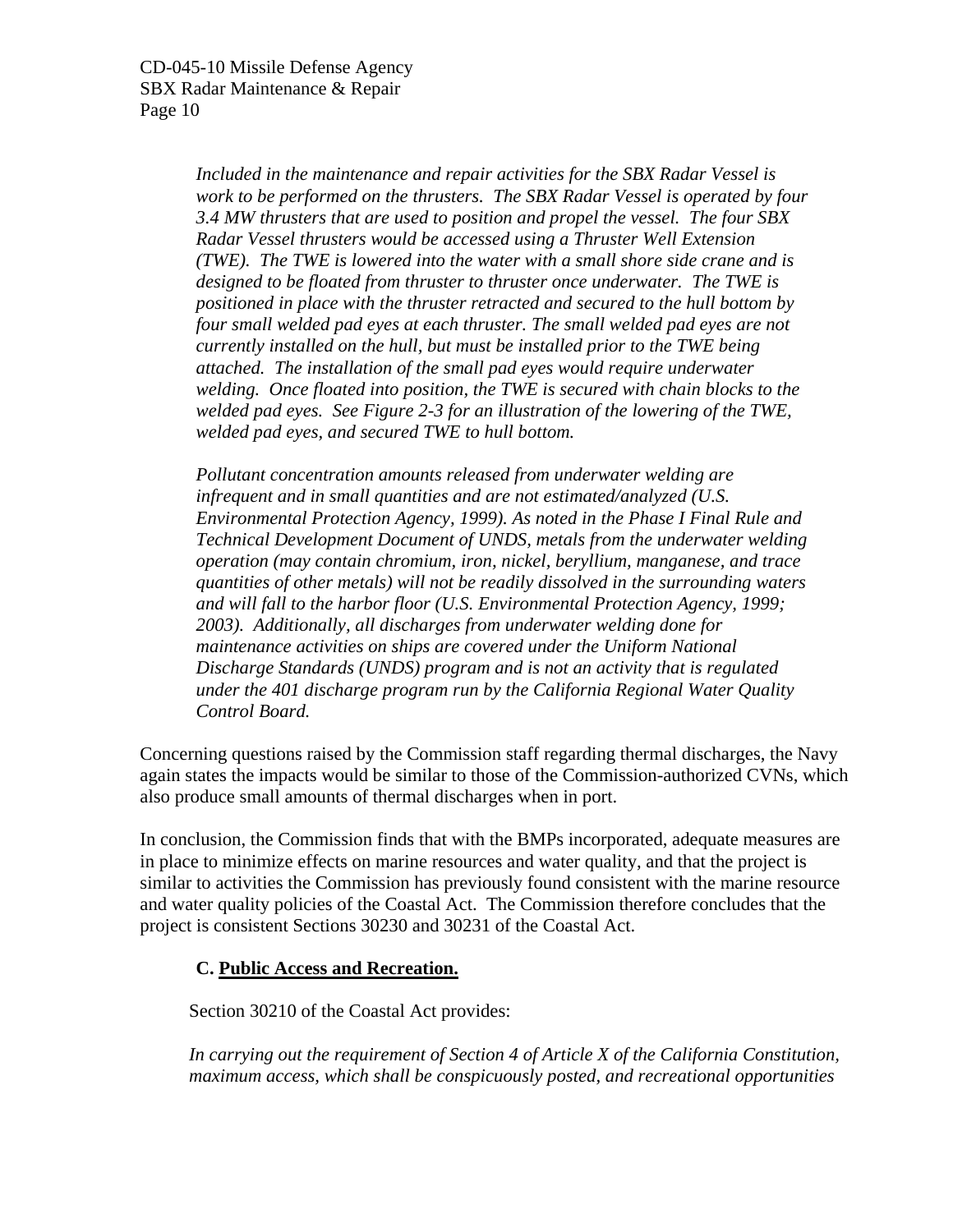*shall be provided for all the people consistent with safety needs and the need to protect public rights, rights of private property public owners, and natural resource areas from overuse.* 

Section 30212 provides in part:

 *(a) Public access from the nearest public roadway to the shoreline and along the coast shall be provided in new development projects except where:* 

 *(1) it is inconsistent with public safety, military security needs, or the protection of fragile coastal resources....* 

The Coastal Act recognizes that public access on some military bases may be limited due to public safety and/or military security needs. The Commission has historically recognized legitimate military security and public safety needs in numerous past reviews of construction projects at Navy bases in the San Diego area, and in particular at NASNI. Some public access is allowed adjacent to Coronado on the south side of NASNI; however, Piers N and P are currently off limit due to military security needs. The Commission has traditionally found, when reviewing federal activities on military bases, that absent new burdens on public access, no new public access requirements are normally required. The project's potential effects on access and recreation are the more indirect concerns over noise effects on nearby parks, as well as potential traffic congestion during peak recreational periods. In response to questions from the Commission staff, as well as the City of Coronado, the MDA states:

#### *Noise*

*The maximum audible noise exposures at Bay View Park would be 60 A-weighted decibels (dBA) assuming Bay View Park is approximately 725 feet from Pier P. The ambient noise environment is approximately 50 dBA. The vessel will be audible above ambient conditions.* 

*In order to mitigate noise from the SBX Radar Vessel, the exhaust axis of the onboard generators would be oriented away from Bay View Park to the extent possible. This would decrease the maximum audible noise in Bay View Park to 52 dBA. Mooring at Pier N would also lessen the impact of noise. If Pier N is used, Bay View Park would be approximately 1,500 feet from Pier N. The maximum noise exposure would be reduced to 56 dBA. The potential noise impact would also be avoided when the onboard generators are no longer necessary due to the use of temporary shore power.* 

*As a note, traffic related noise is the main source of noise in the existing environment. Existing ambient traffic-related noise levels for Coronado are discussed in the SEIS for Developing Homeport Facilities for 3 Nimitz-Class Aircraft Carriers in Support of US Pacific Fleet, 2008. The SEIS states that the ambient ranges from 66 dBA to 78 dBA, measured at residences adjacent to 3rd*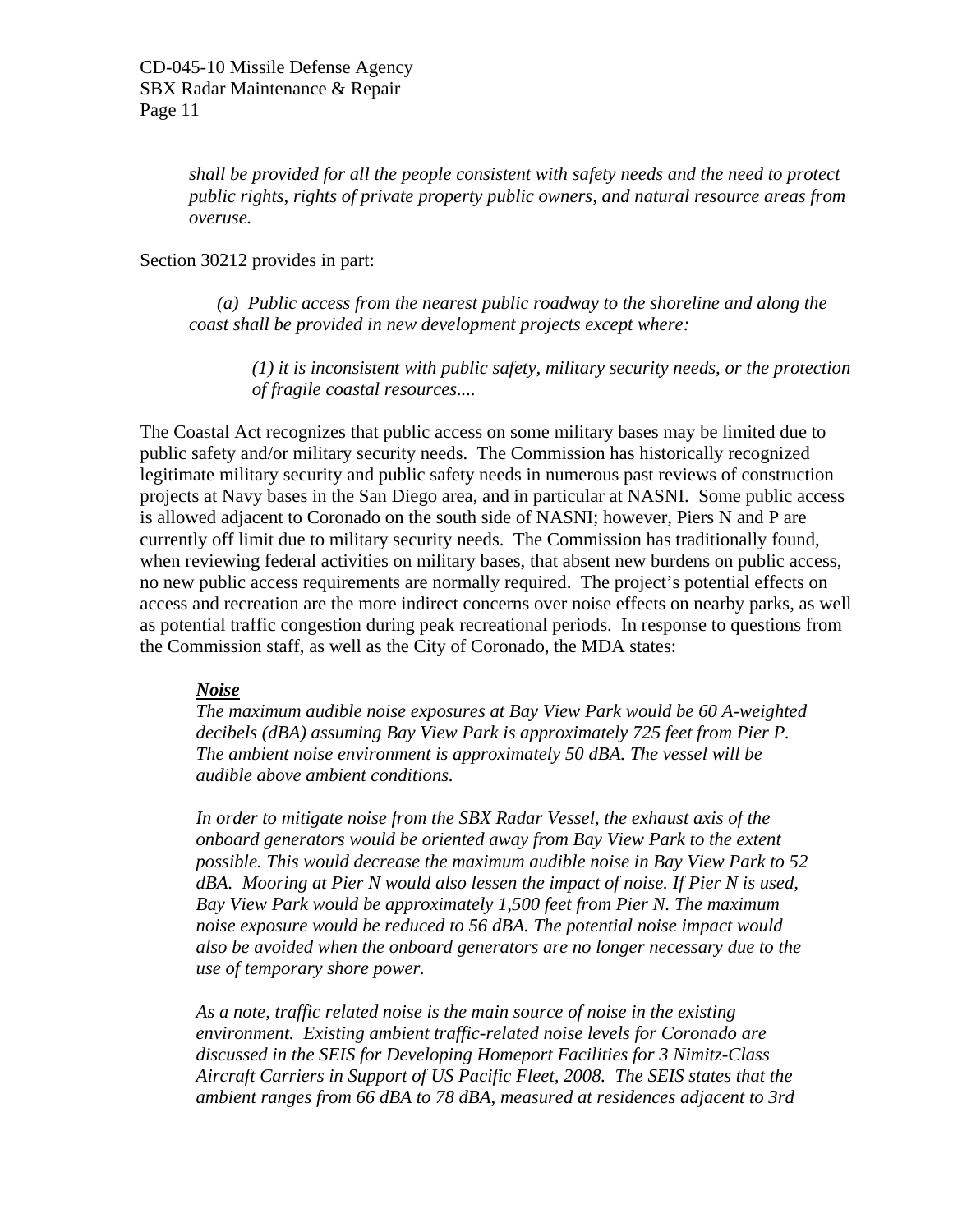*St. and 4th St. in Coronado. These peak noise levels were considered typical for areas ranging from a busy daytime urban area to a typical commercial area. 3rd and 4th Streets are 3-4 blocks away from Bay View Park (the park is on 1st Street), but it is the closest noise level to ambient.* 

#### *Traffic*

*There is the potential for 307 temporary personnel to use principal and minor arterials and local roads leading to NASNI via the City of Coronado for approximately 3 months. For the purposes of analysis, assuming the worst case scenario of 3 CVNs in port with 73 percent of the traffic entering the Third Street Gate (Stockdale Gates) by using Orange Ave to Pomona Ave (39,506 ADT), 307 additional personnel would temporarily increase the potential ADT by 0.8 percent. Additionally, based on the 2008 traffic study, the 2008 SEIS concluded that direct traffic impacts associated with 3 CVNs have not changed significantly. Therefore, when 3 CVNs and the SBX Radar Vessel are in port the 0.8 percent increase of ADT would have a negligible impact on the overall ADT leading to NASNI via the City of Coronado. Even though 3 CNVs is the worst case scenario, there may not be 3 carriers in-port. Using the same analysis with the SBX Radar Vessel, and 2 CNVs in-port, with 73 percent of the traffic entering the Third Street Gate (Stockdale Gates) by using Orange Ave to Pomona Ave (approximately 26,337 ADT), 307 additional personnel would temporary increase the potential ADT by 1.2 percent. In the 2009 ROD from the Supplemental EIS for Developing Homeport Facilities Carriers in Support of the U.S. Pacific Fleet, the Navy identified potential traffic improvements both internal (on-base) and external (off-base) to NASNI. All mitigation measures established in the 2000 and 2009 RODs will continue to be considered, and no further mitigation measures would be needed in the Study Area.* 

The Commission finds that the noise effects on recreation would be minimal, and that because the work would occur when a CVN is not present, traffic impacts would be less than traffic demand caused by the presence of a CVN (which as noted above, the Commission has previously authorized). The Commission further notes that it recently raised a concern over the need for consideration of siting portions of the Coastal Trail on a nearby Navy base, during its review of a recent Navy proposal further south on the Silver Strand Peninsula (Silver Strand Training, CD-033-10). However, suggestions for a coastal trail at NASNI have not been made, and such a trail would not be compatible with existing Navy operations, as long as they remain at their current intensities at NASNI. Moreover, as discussed above the Navy does allow some public access at NASNI, adjacent to Coronado beaches on the south side of NASNI. In any event, the project's impact would be minor and temporary; in addition, the project would be complete before the peak summer recreational season. The Commission concludes that the that the existing Navy-implemented military restrictions on access at NASNI are necessary and consistent with Coastal Act policy language allowing access limitations based on military security needs, and that project is consistent with the public access and recreation policies (Sections 30210-30212) of the Coastal Act.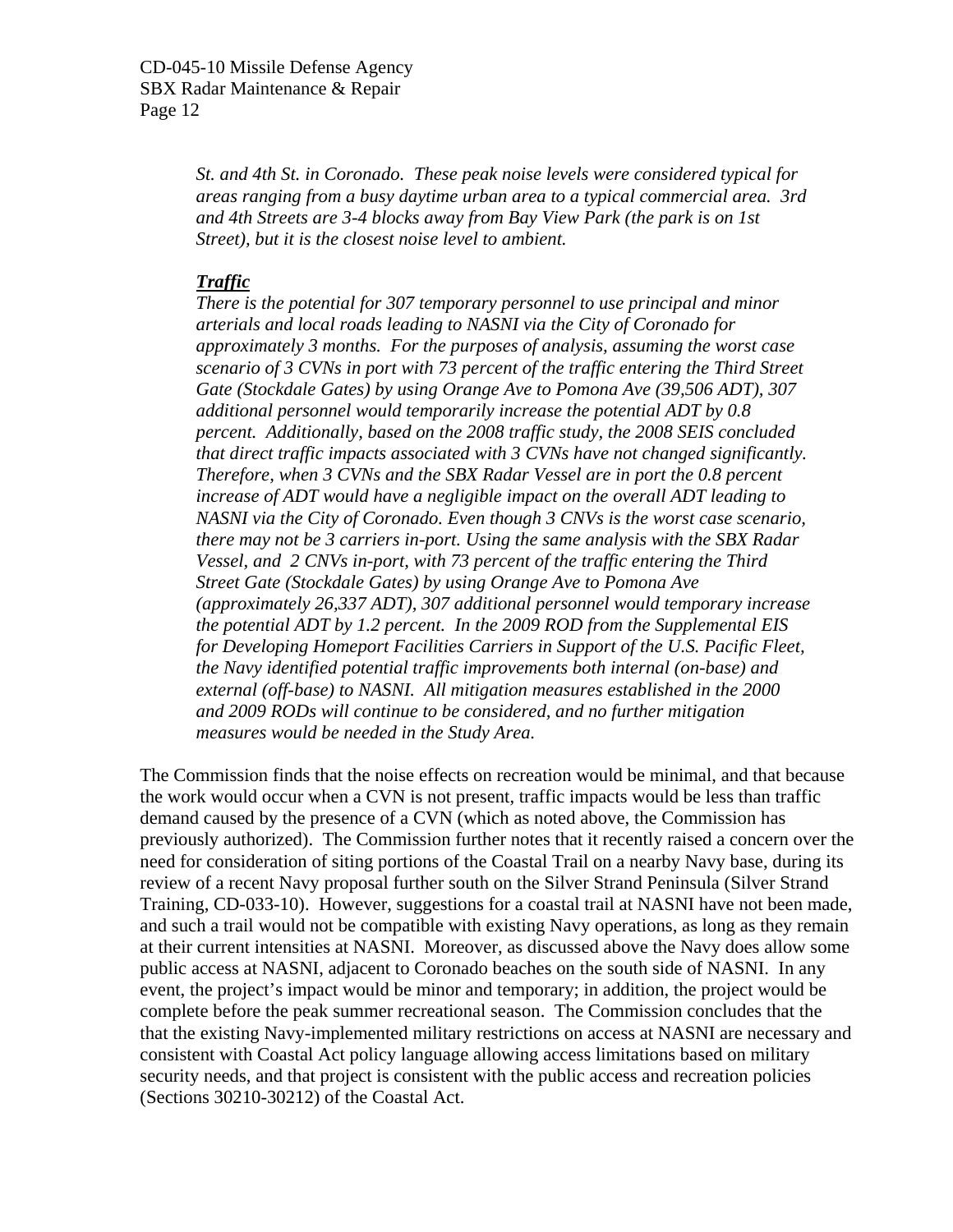**D. Air Quality.** Section 30253(c) of the Coastal Act provides that new development shall:

*(c) Be consistent with requirements imposed by an air pollution control district or the State Air Resources Board as to each particular development.* 

#### The MDA states:

*As noted in Chapter 2* [of the MDA's consistency determination]*, two diesel generators functioning at 50 percent capacity would be used initially while the SBX Radar vessel is connected to the pier. After the installation of the permanent shore power connection, there would be no further need to run the vessel's generators. The estimated air emissions from these generators would be below the de minimis threshold levels for conformity in the San Diego Air Basin (SDAB) (i.e., VOC, NOx, and CO emissions would below 100 tons per year). Therefore, the Proposed Action would conform to the SDAB State Implementation Plan (under the U.S. Environmental Protection Agency's general air conformity rule) and would not trigger a general conformity determination under Section 176(c) of the CAA. However, by early 2011, the thresholds for general conformity determinations will be at 50 tons per year for VOC and NOx emissions because SDAB will be redesignated as a serious nonattainment area for 8-hour Ozone. If this new rule takes effect prior to the commencement of the Proposed Action, then MDA will reexamine the air emissions from the generators and make sufficient emission reduction measures so that the emissions would be below de minimis. In addition to the conformance under the USEPA's general conformity rule, San Diego Air Pollution Control District's (APCD's) rules and regulations to control the emission of pollutants and to prevent adverse impacts would apply.* 

*Estimated emissions associated with the use of paint and solvents on the SBX Radar Vessel would likewise be below de minimis and implementation of BMPs (as identified in Table 2-2)* [Exhibit 5] *for containment and filtering of emissions would minimize the impact to air quality. San Diego APCD regulations would require a permit for Coating and Adhesive Application Equipment and Operations and MDA or the contractor would be responsible for compliance with conditions specified therein.* 

The MDA concludes:

*The Proposed Action would generate air emissions as a result of generator, paint, and solvent use. Upon implementation of the Proposed Action, current requirements and regulations would be adhered to and resulting emissions would be below de minimis levels. Therefore, the Proposed Action is consistent to the maximum extent practicable with Section 30253 of the CCA.*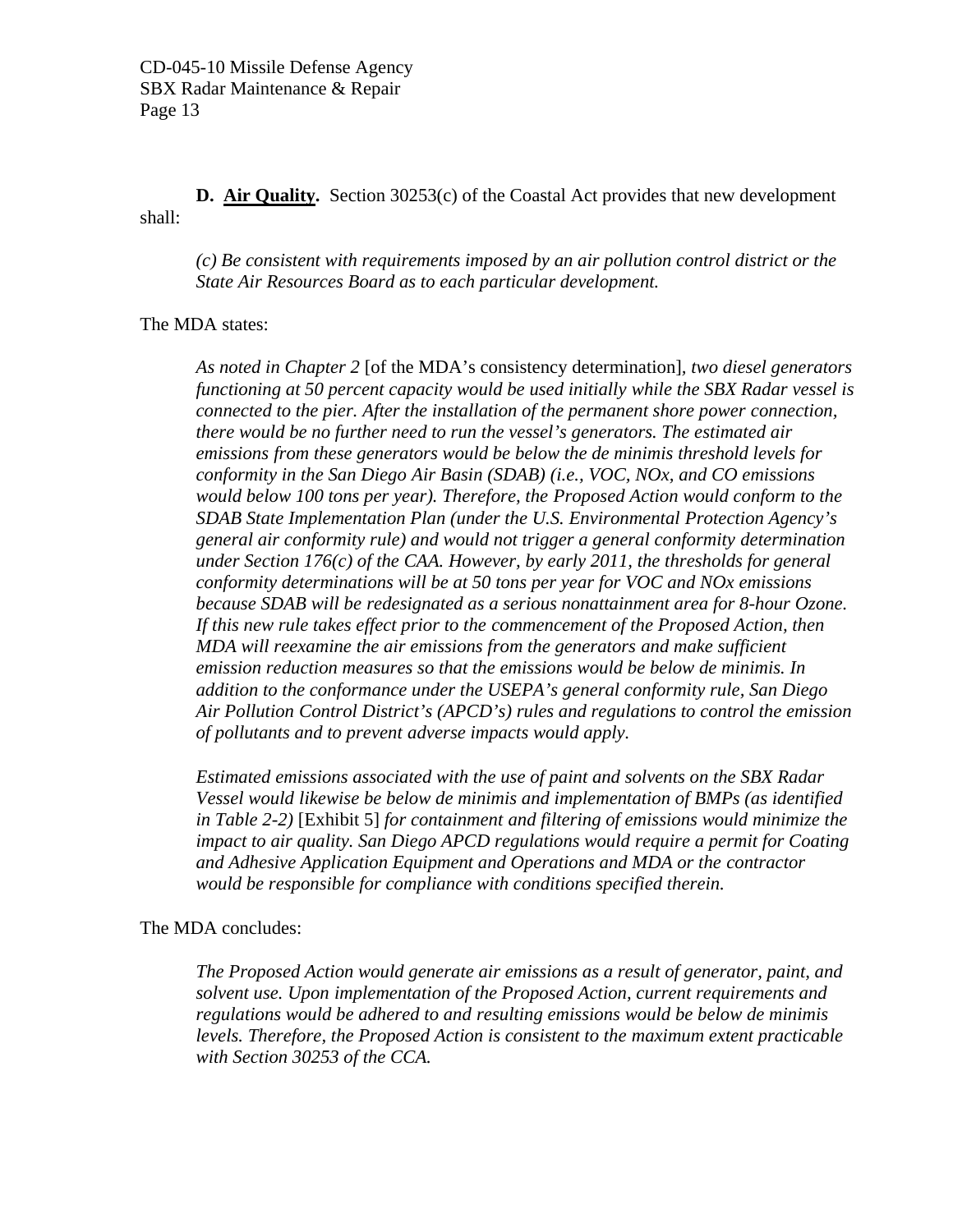Section 30253 of the Coastal Act requires compliance with applicable Air Pollution Control District (APCD) requirements. As noted in the above quote, to the degree the project requires air district permits, the MDA will require that the contractor apply for and receive any necessary air district (San Diego County APCD) permits. The Commission therefore finds that compliance with those permits will bring the project into consistency with the air quality policy (Section 30253(c)) of the Coastal Act.

#### **IV. SUBSTANTIVE FILE DOCUMENTS:**

1. Missile Defense Agency, Consistency Determination, SBX Radar Maintenance and Repair.

2. Navy Consistency Determination CD-033-10, Silver Strand Training.

3. Navy Consistency Determinations CD-89-99 and CD-95-95, Homeporting of CVNs at NASNI.

#### **Exhibits**

- Exhibit 1 Location Map
- Exhibit 2 SBX at Sea
- Exhibit 3 Comparison with CVN
- Exhibit 4 Visual Simulation
- Exhibit 5 Best Management Practices
- Exhibit 6 Underwater Thruster Repairs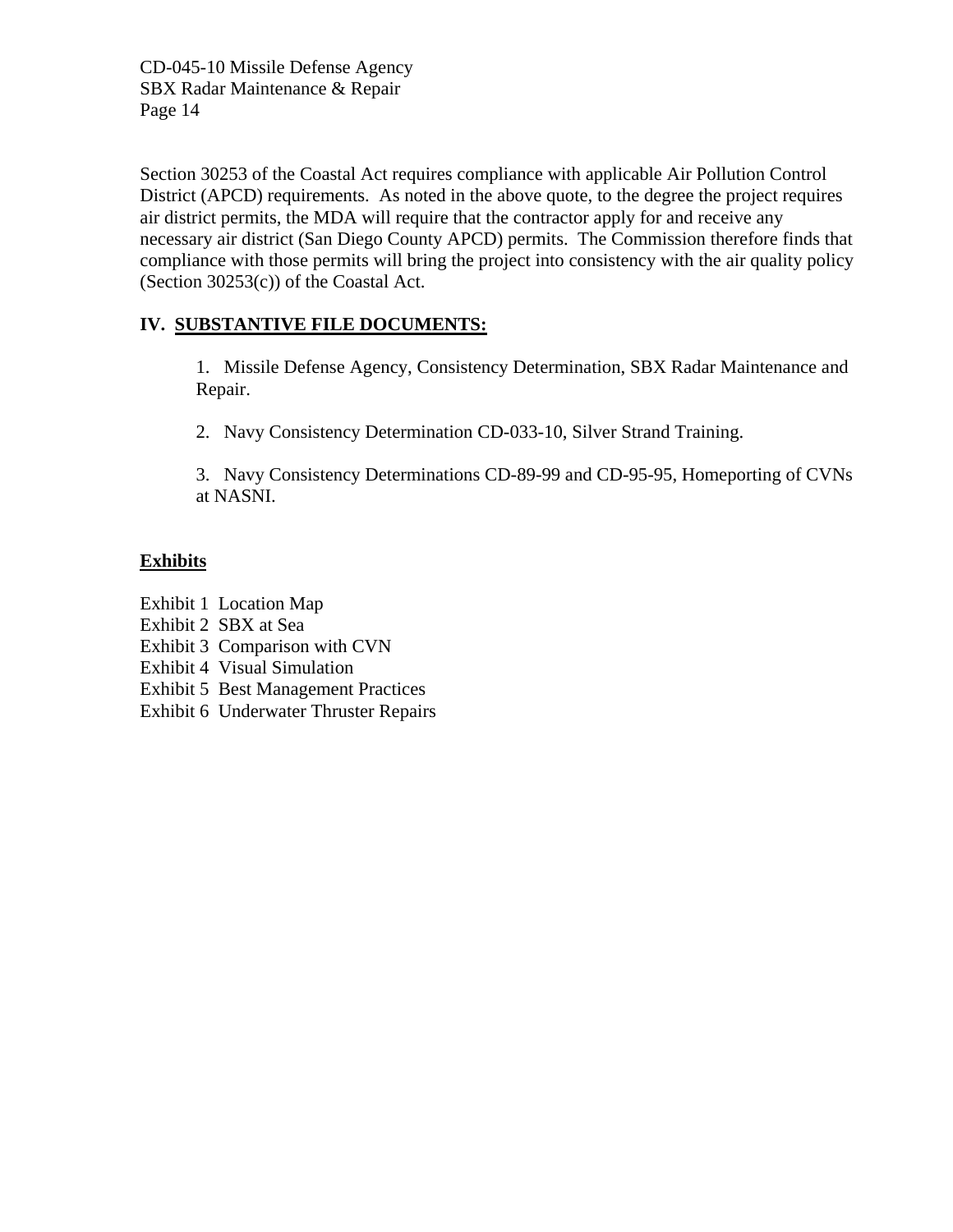

#### **EXPLANATION**



Naval Air Station North Island Boundary



**Visual and Aesthetics, Naval Air Station** North Island, Naval **Base Coronado** 

Coronado, California

Figure 3.4.8-1

Exhibit 1  $CD-045-10$ MDA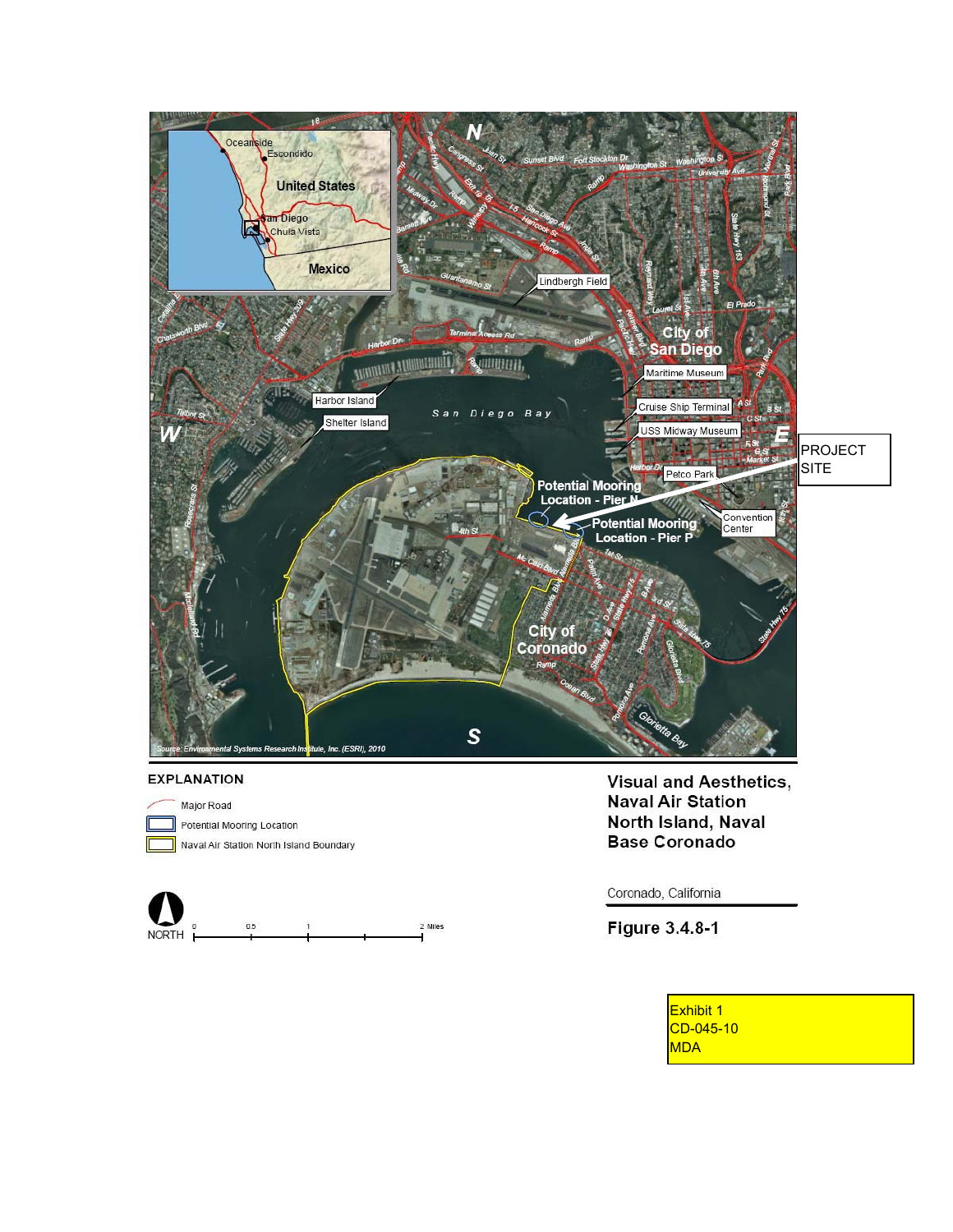

Exhibit 2 CD-045-10 SBX at Sea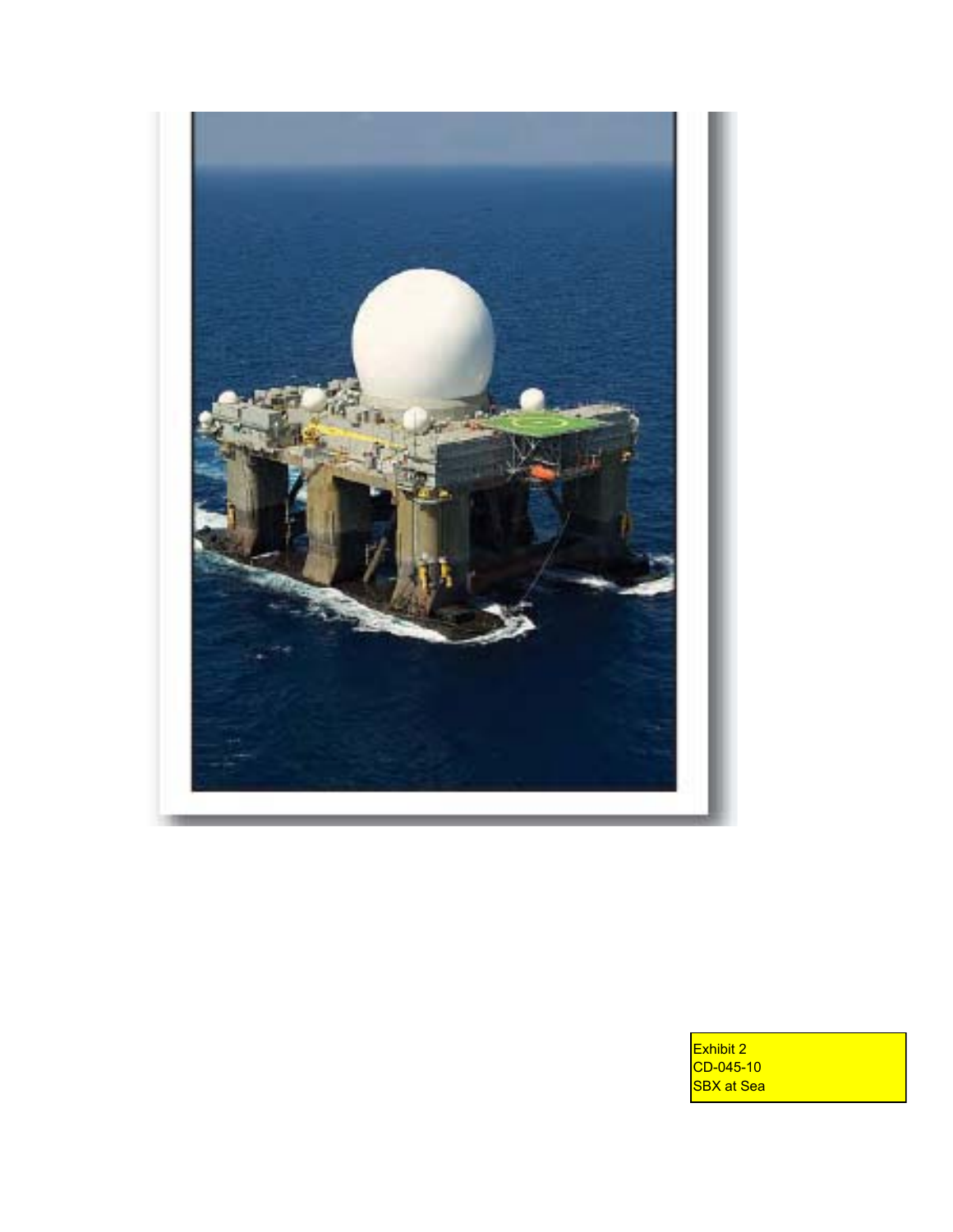SBX RADAR VESSEL MAINTENANCE AND REPAIR CONSISTENCY DETERMINATION PRELIMINARY FINAL (SEPTEMBER 2010) FOR OFFICIAL USE ONLY: NOT RELEASABLE UNDER THE FOIA



**Figure 3-1: SBX Radar Vessel Size Compared to USS Nimitz Aircraft Carrier** 

 As noted in Section 2, the low-wattage lighting system would be operational 24 hours per day. External lights would be used on the platform, on the perimeter of the dome, and on top of the dome in the evening or nighttime hours. The lighting system on the vessel is in accordance with navigational rules, the Occupational Safety and Health Administration (OSHA), and the Federal Aviation Administration regulations. Given alignment with these regulations, light and glare produced from the external lights are anticipated to have a negligible effect on the scenic or visual qualities of the area. There would be no long-term scenic or visual impacts, as the vessel would only be moored temporarily.

#### **3.3.4.3 Coastal Zone Consistency Conclusion**



- The Proposed Action would represent an alteration to the
- visual topographic landscape of the area and also introduce a new source of lighting. However, the radar
- vessel would be consistent with the marine industrial nature of the area and alterations to the viewshed
- would be temporary, lasting only 3 months. Therefore, the Proposed Action would represent only a
- temporary intrusion in the visual landscape, and is consistent to the maximum extent practicable with
- Section 30251 of the CCA.

Exhibit 3 CD-045-10 **Height Comparison** 

CONSISTENCY DETERMINATION DO NOT FORWARD TO PERSONS WITHOUT DEMONSTRATED OFFICIAL NEED FOR THE INFORMATION CONTAINED HEREIN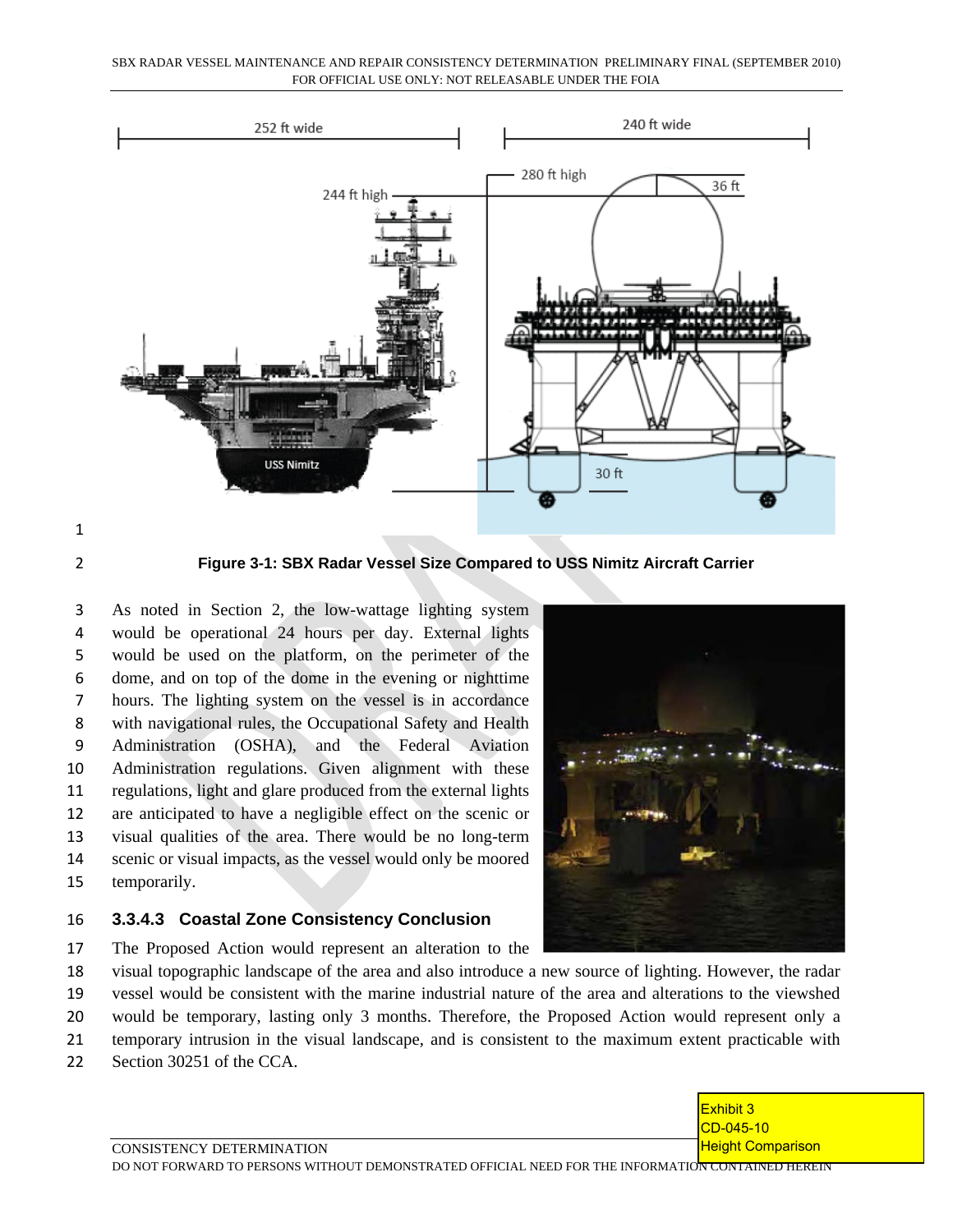

Exhibit 4 CD-045-10 **Visual Simulation**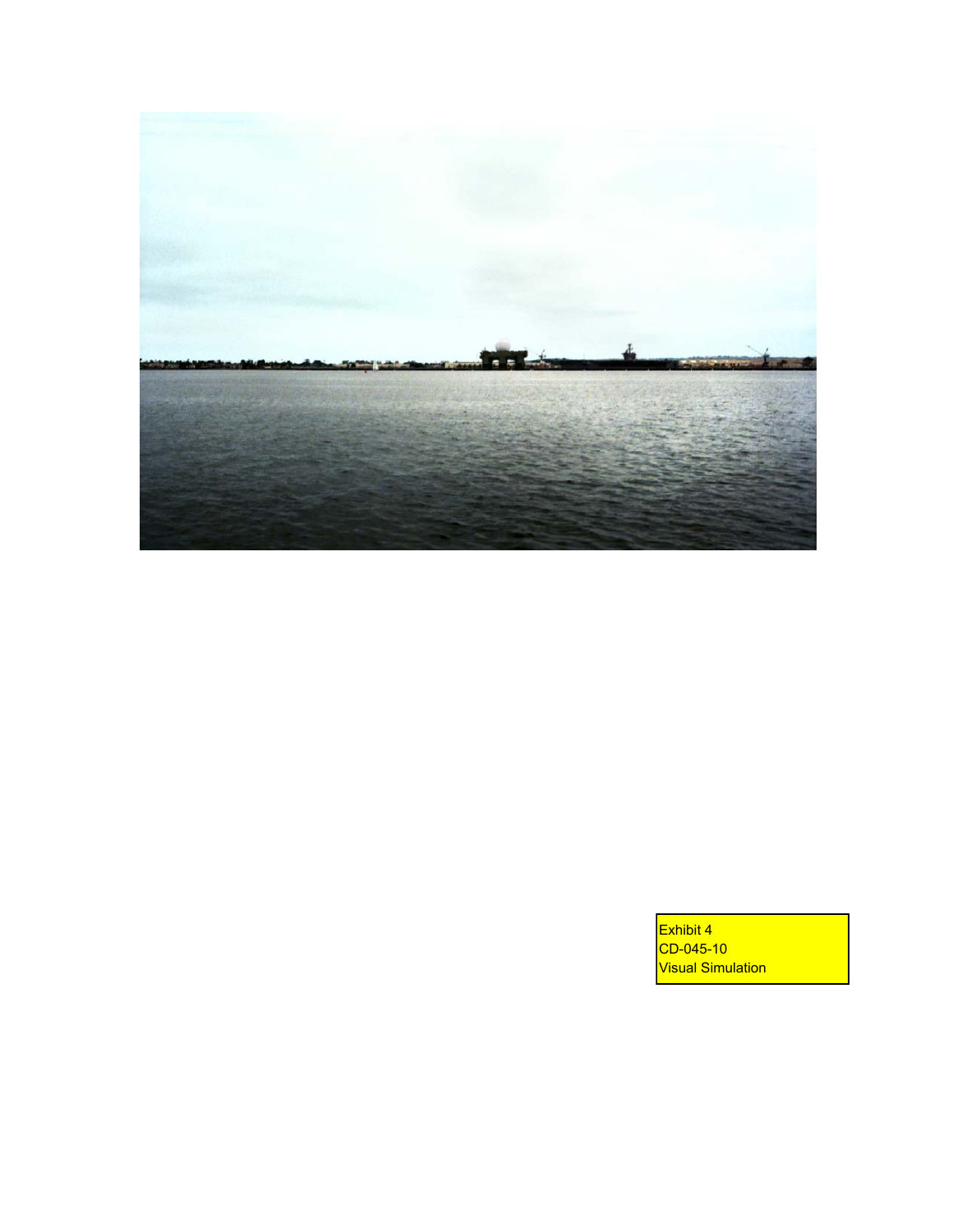#### 1 **Table 2-2: Best Management Practices (continued)**

| <b>Activity</b>                           | <b>Standard Industry Best Management Practices</b>                                                                                                                                                                                                                                          |
|-------------------------------------------|---------------------------------------------------------------------------------------------------------------------------------------------------------------------------------------------------------------------------------------------------------------------------------------------|
|                                           | • Hang tarpaulin from the boat, and/or from fixed or floating platforms, to reduce pollutants                                                                                                                                                                                               |
| <b>Non-Drydock</b><br><b>Activities</b> * | transported by wind.<br>• Place plastic sheeting or tarpaulin underneath boats to contain and collect waste and spent<br>materials, and clean and sweep regularly to remove debris.                                                                                                         |
|                                           | • Use appropriate plastic or tarpaulin barriers for containment when work is performed on a<br>vessel in the water to prevent paint overspray from contacting storm water or the receiving<br>water.                                                                                        |
|                                           | • Vacuum or sweep rather than hose debris from the dock.                                                                                                                                                                                                                                    |
|                                           | • Maintain an organized inventory of materials used in the maintenance shop.<br>• Dispose of greasy rags, oil filters, air filters, batteries, spent coolant, and degreasers<br>properly.<br>• Label and track the recycling of waste material (e.g., used oil, spent solvents, batteries). |
| <b>Engine</b>                             | • Drain oil filters before disposal or recycling.                                                                                                                                                                                                                                           |
| <b>Maintenance and</b>                    | Store cracked batteries in a non-leaking secondary container.                                                                                                                                                                                                                               |
| <b>Repairs</b>                            | • Promptly transfer used fluids to the proper container; do not leave full drip pans or other<br>open containers around the shop. Empty and clean drip pans and containers.                                                                                                                 |
|                                           | • Do not pour liquid waste down floor drains, sinks, or outdoor storm drain inlets.<br>• Plug floor drains that are connected to the storm or sanitary sewer; if necessary, install a                                                                                                       |
|                                           | sump that is pumped regularly.                                                                                                                                                                                                                                                              |
|                                           | • Inspect the maintenance area regularly for proper implementation of control measures.                                                                                                                                                                                                     |
|                                           | • Train employees on proper waste control and disposal procedures.<br>• Keep cooling water used aboard ships separate from sanitary wastes to minimize disposal                                                                                                                             |
|                                           | costs for the sanitary wastes.                                                                                                                                                                                                                                                              |
| <b>Shipboard Water</b><br><b>Handling</b> | • Keep cooling water from contact with spent abrasives and paint to avoid pollution of the<br>receiving water.                                                                                                                                                                              |
|                                           | • Inspect connecting hoses for leaks.                                                                                                                                                                                                                                                       |
|                                           | • Discharge sanitary wastes from the ship being repaired to the yard's sanitary system or<br>dispose of by a commercial waste disposal company.                                                                                                                                             |
|                                           | • Maintain good integrity of all storage tanks. Above ground storage tanks shall incorporate<br>appropriate containment and protection to prevent contamination of surface and                                                                                                              |
|                                           | groundwater.                                                                                                                                                                                                                                                                                |
|                                           | • Inspect storage tanks to detect potential leaks and perform preventive maintenance.                                                                                                                                                                                                       |
|                                           | • Inspect piping systems (pipes, pumps, flanges, couplings, hoses, valves) for failures or<br>leaks.                                                                                                                                                                                        |
|                                           | • Train employees on proper filling and transfer procedures.                                                                                                                                                                                                                                |
|                                           | • Store containerized materials (fuels, paints, solvents) in a protected, secure location and<br>away from drains. The area shall be paved, free of cracks and gaps, and sufficiently<br>impervious to contain leaks and spills or be over a drip pan large enough to hold contents of      |
| <b>Materials</b>                          | the container. The designated area shall be covered.                                                                                                                                                                                                                                        |
| Storage and                               | • Store reactive, ignitable, or flammable liquids in compliance with the local fire code.                                                                                                                                                                                                   |
| <b>Handling</b>                           | Identify potentially hazardous materials, characteristics, and use.<br>$\bullet$<br>Control excessive purchasing, storage, and handling of potentially hazardous materials.                                                                                                                 |
|                                           | $\bullet$<br>Keep records to identify quantity, receipt date, service life, users, and disposal routes.<br>$\bullet$                                                                                                                                                                        |
|                                           | • Secure and carefully monitor hazardous materials to prevent theft, vandalism, and misuse<br>of materials.                                                                                                                                                                                 |
|                                           | • Train employees on proper storage, use, cleanup, and disposal of materials.                                                                                                                                                                                                               |
|                                           | • Provide sufficient containment for outdoor storage areas for the larger of either 10 percent<br>of the volume of all containers or 110 percent of the volume of the largest tank.                                                                                                         |
|                                           | • Use temporary containment, where required, by portable drip pans.                                                                                                                                                                                                                         |
|                                           | • Use spill troughs for drums with taps.                                                                                                                                                                                                                                                    |
|                                           | • Mix paints and solvents in designated areas away from drains, ditches, piers, and surface<br>waters.                                                                                                                                                                                      |

2

Exhibit 5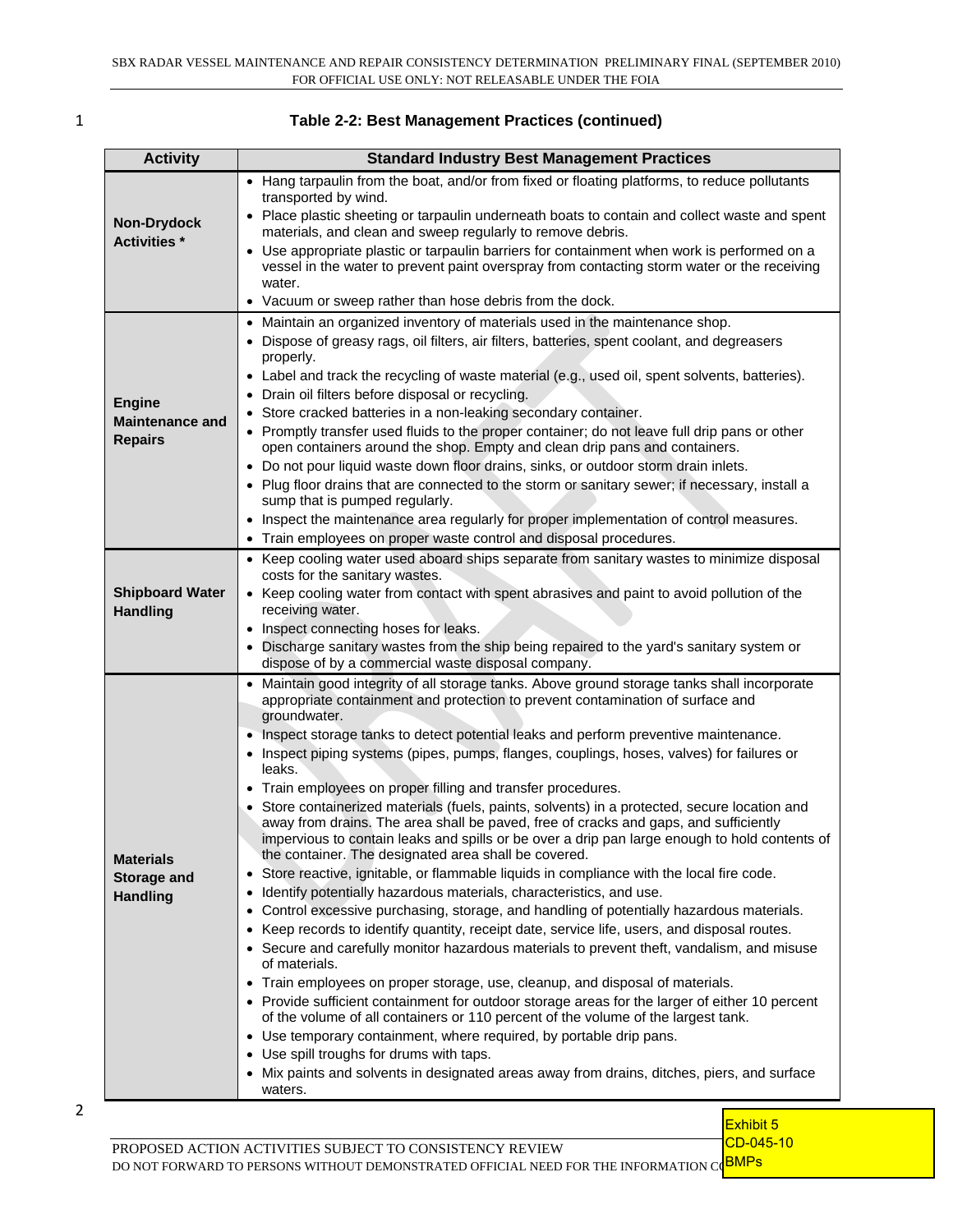| ۰, |  |
|----|--|
|    |  |
|    |  |

| <b>Table 2-2: Best Management Practices (continued)</b> |  |
|---------------------------------------------------------|--|
|---------------------------------------------------------|--|

| <b>Activity</b>                                                   | <b>Standard Industry Best Management Practices</b>                                                                                                                                                                                                                                                                                                                                                                                                                                                                                                                                                                                                                                                                                                                                                                                                                                                                                                                            |
|-------------------------------------------------------------------|-------------------------------------------------------------------------------------------------------------------------------------------------------------------------------------------------------------------------------------------------------------------------------------------------------------------------------------------------------------------------------------------------------------------------------------------------------------------------------------------------------------------------------------------------------------------------------------------------------------------------------------------------------------------------------------------------------------------------------------------------------------------------------------------------------------------------------------------------------------------------------------------------------------------------------------------------------------------------------|
| <b>Materials Storage</b><br>and Handling<br>(continued)           | • Protect containers storing liquid wastes or other liquids, which have the potential of<br>adding pollutants to water (e.g., fuels, paints, and solvents), from the weather in a<br>protected, secure location, and away from drains.<br>• Do not store parts, materials, and containers directly on the pavement, or ground. When<br>possible, store parts, materials, and containers indoors.<br>• Store both spent and virgin sandblast grit under cover. Eliminate contact between<br>process or storm water and sandblast grit. Waste grit must also be managed as a waste<br>following the appropriate state and federal regulations and this document.<br>• Permanently installed tanks and designated areas for liquid waste are to be surrounded<br>by a dike system. The dike shall be of sufficient height to provide a volume within the dike<br>area equal to 10 percent of the total tank storage or 110 percent of the largest tank,<br>whichever is greater. |
| <b>Welding, Burning,</b><br>and Cutting                           | • Use control measures or some type of capture and collection system that prevents the<br>fumes from escaping the work area.<br>• Cutting fume and dust that may be exposed to rainfall should be cleaned from the work<br>area on a regular and frequent basis. Cleaning should never be accomplished by air<br>blowing, which would only re-suspend the fume particles, where they may transported to<br>other areas that are exposed to rainfall. Cleaning should be accomplished using vacuums<br>equipped with appropriate filters and/or wet cleaning methods that prevent the escape of<br>the fume to the environment.<br>• All Occupational, Safety, and Health Administration (OSHA) standard welding practices<br>must be followed.<br>• Fire guards and protective measures must be in place during all welding and cutting<br>activities.                                                                                                                        |
| <b>Yard Cleanup</b>                                               | • Clean the project site on a regular basis to minimize loss of accumulated debris into water<br>or the storm drain system. Do not hose down areas and allow the runoff to enter into<br>storm drains.<br>• Conduct weekly cleanliness inspections of outdoor work and storage areas, including<br>storm drain catch basins. Provide cleaning of work areas as necessary to maintain control<br>of potential pollutants.<br>• If trash containers are equipped with drain fixtures, plugs will be installed.                                                                                                                                                                                                                                                                                                                                                                                                                                                                  |
| <b>Containment and</b><br><b>Control of Dust</b><br>and Overspray | • Carry out any activity that generates pollutants (e.g., blasting, painting, metal finishing,<br>welding, grinding) in enclosed, covered areas.<br>• Take applicable measures to adequately contain spent blast grit, paint chips, and paint<br>overspray to prevent the discharge of these materials into water.<br>• Perform spray paint operations in a manner to contain overspray and spillage, and<br>minimize emission of particulates.<br>• Perform all dry-blasting (i.e., sand, grit, abrasive) operations within an enclosure with<br>adequate dust collection.                                                                                                                                                                                                                                                                                                                                                                                                   |
| <b>Drip Pans</b>                                                  | • Use drip pans or other protective devices at hose connections when transferring oil, fuel,<br>solvent, industrial wastewater, and paint. Where design constraints, vertical connections,<br>or interferences do not allow placement of drip pans, use other measures, such as<br>chemical resistant drapes. Where a spill would likely occur, use drip pans or other<br>protective devices when making and breaking connections, or during component removal<br>operations.<br>• Immediately repair, replace, or isolate leaking connections, valves, pipes, and hoses,<br>carrying wastewater, fuel, oil, or other hazardous fluids. As a temporary measure, place<br>drip pans under leaking connections, equipment, or vehicles to collect any leaking fluid.                                                                                                                                                                                                            |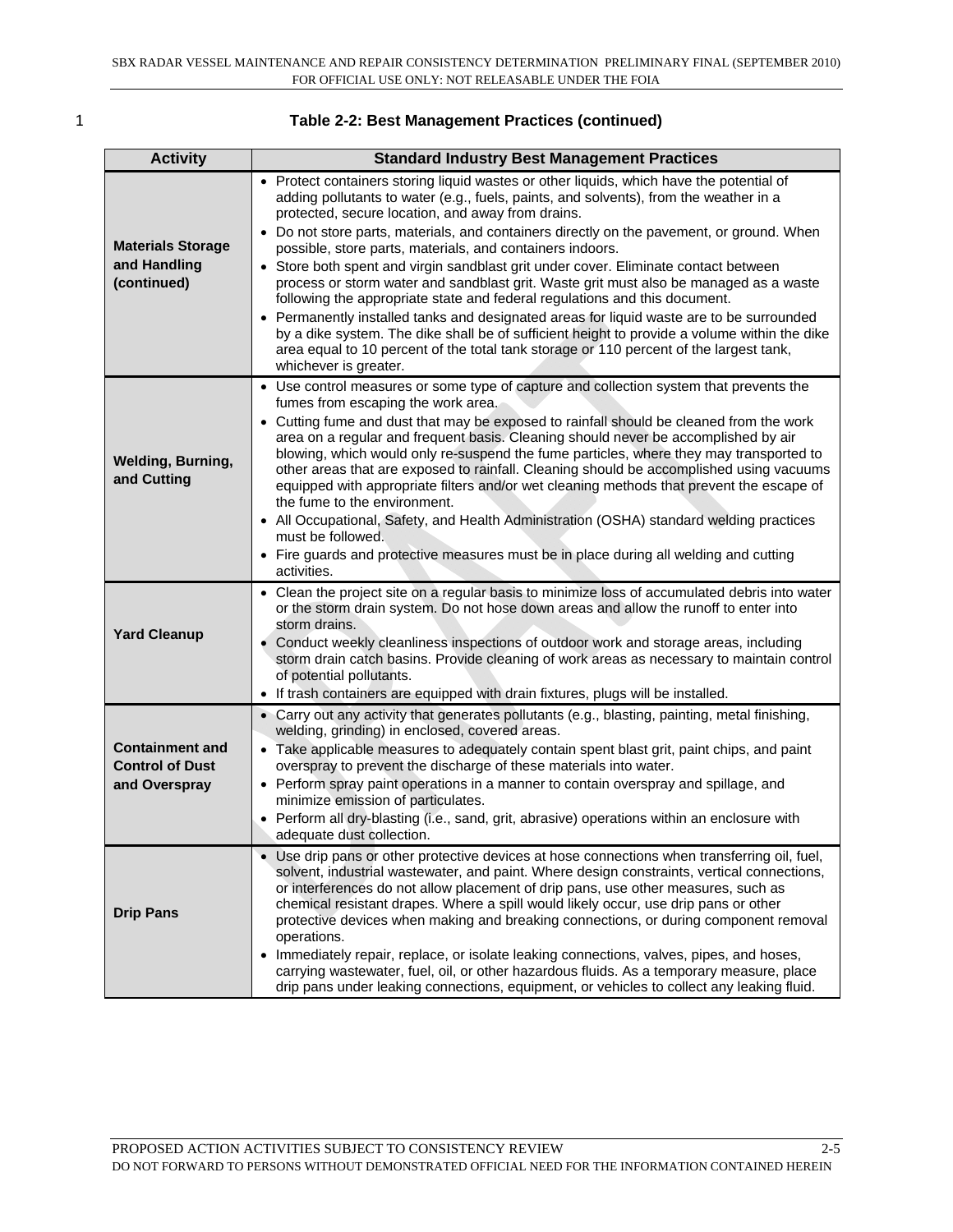| <b>Table 2-2: Best Management Practices (continued)</b> |
|---------------------------------------------------------|
|---------------------------------------------------------|

| <b>Activity</b>                                                                                                                | <b>Standard Industry Best Management Practices</b>                                                                                                                                                                                                                                                                                                                                                                                                                                                                                                                                                                                                                                                                                                                                                                                                                                                                              |
|--------------------------------------------------------------------------------------------------------------------------------|---------------------------------------------------------------------------------------------------------------------------------------------------------------------------------------------------------------------------------------------------------------------------------------------------------------------------------------------------------------------------------------------------------------------------------------------------------------------------------------------------------------------------------------------------------------------------------------------------------------------------------------------------------------------------------------------------------------------------------------------------------------------------------------------------------------------------------------------------------------------------------------------------------------------------------|
| <b>Vehicle and</b><br><b>Equipment</b><br><b>Cleaning and</b><br><b>Equipment</b><br><b>Preventative</b><br><b>Maintenance</b> | • Cleaning/washing of vehicles and equipment is prohibited except at designated wash<br>rack areas and with prior approval.<br>Inspect vehicles and equipment for leaks before use. Maintain them in good condition at<br>all times. Inspect infrequently used vehicles and equipment monthly for leaks. Inspect all<br>equipment and vehicles for fluid leaks before placing them on piers.<br>• If equipment is found to be leaking, take immediate action to stop the leak and remove it<br>from the naval base or commercial site. Initiate spill response and clean up, as<br>appropriate.<br>• Immediately stop all leaks. As a temporary measure, use drip pans to contain leaking<br>fluids.                                                                                                                                                                                                                            |
| <b>Over-Water Work</b>                                                                                                         | • For over-water work, provide and position floats, tarps, or other suitable protection<br>adjacent to and under work area to contain debris. Work that has a potential for pollution<br>may include, but is not limited to, painting, paint chipping, blasting, welding, grinding,<br>cutting, chipping, and sanding. No paint or paint residue shall enter water. If windy<br>conditions prevent adequate containment of pollutants, stop work until conditions allow.                                                                                                                                                                                                                                                                                                                                                                                                                                                        |
| <b>Outdoor Work</b><br><b>Operations</b>                                                                                       | • When loading and unloading liquids and fine granulated materials from trucks and trailers<br>at outdoor loading areas, prevent potential spills to storm drains by placing or installing a<br>door skirt, door seal, and valved storm drain line.<br>Place mats over the storm drains.<br>$\bullet$<br>Do not dump pollutants on the ground.<br>When performing outdoor work operations, have equipment and supplies on-hand to<br>control and clean up debris. Many outdoor work operations can produce debris, which if<br>not controlled can wash into storm drains and into local waters.<br>When performing welding operations on the pier, work shall be performed in an enclosed<br>$\bullet$<br>area with fire retardant plywood on the deck to protect the pier. Clean up after each<br>welding operation and recycle the welding rods into the metal recycle bins.                                                  |
| <b>Spray Coating</b>                                                                                                           | • The operator shall use BMPs in its spray coating operation, including the collection of<br>organic solvent used for cleanup of equipment into normally closed containers to<br>minimize evaporation to the atmosphere, and keeping containers used for the storage<br>and disposal of organic solvent closed except when these containers are being cleaned<br>or when materials are being added.                                                                                                                                                                                                                                                                                                                                                                                                                                                                                                                             |
| <b>Discharges into</b><br><b>Storm Drains</b>                                                                                  | • Do not discharge anything into the storm drains.                                                                                                                                                                                                                                                                                                                                                                                                                                                                                                                                                                                                                                                                                                                                                                                                                                                                              |
| <b>Diving Operations</b>                                                                                                       | • A current supply switch to interrupt the current flow to the welding or burning electrode<br>shall be tended by a dive team member in voice communication with the diver performing<br>the welding and burning, and kept in the open position except when the diver is welding<br>or burning.<br>• The welding machine frame shall be grounded.<br>• Welding and burning cables, electrodes holders, and connections shall be capable of<br>carrying the maximum current required by the work, and shall be properly insulated.<br>• Dielectrically insulated gloves shall be provided to divers performing welding and burning<br>operations.<br>• Prior to welding or burning on closed compartments, structures or pipes, which contain a<br>flammable vapor or in which a flammable vapor may be generated by the work, shall be<br>vented, flooded, or purged with a mixture of gases which will not support combustion. |
| <b>Fueling/Defueling</b>                                                                                                       | • If in-port fueling is required, the evolution shall be conducted during daylight and the<br>normal working day with fully qualified watch team aboard to include key engineering<br>supervisory personnel.                                                                                                                                                                                                                                                                                                                                                                                                                                                                                                                                                                                                                                                                                                                    |

<sup>2</sup> \* Note: The SBX Radar Vessel will not have any maintenance activities performed in drydock due to size limitation.

4 Shipbuilders.org, 2005; Naval Station Everett, 2007; Todd Pacific Shipyards, 2010; Navy Region Southwest

3 Source: Pacific Northwest Pollution Prevention Research Center and Washington Department of Ecology, 1999;<br>4 Shipbuilders.org, 2005; Naval Station Everett, 2007; Todd Pacific Shipyards, 2010; Navy Region Southwest<br>5 Envi 5 Environmental Department, 2009; Kodiak Boatyard, 2009, Chapter 296-37 of the Washington Administration Code,

6 2010; Title 8 §6057 of the California Code of Regulations, 2010.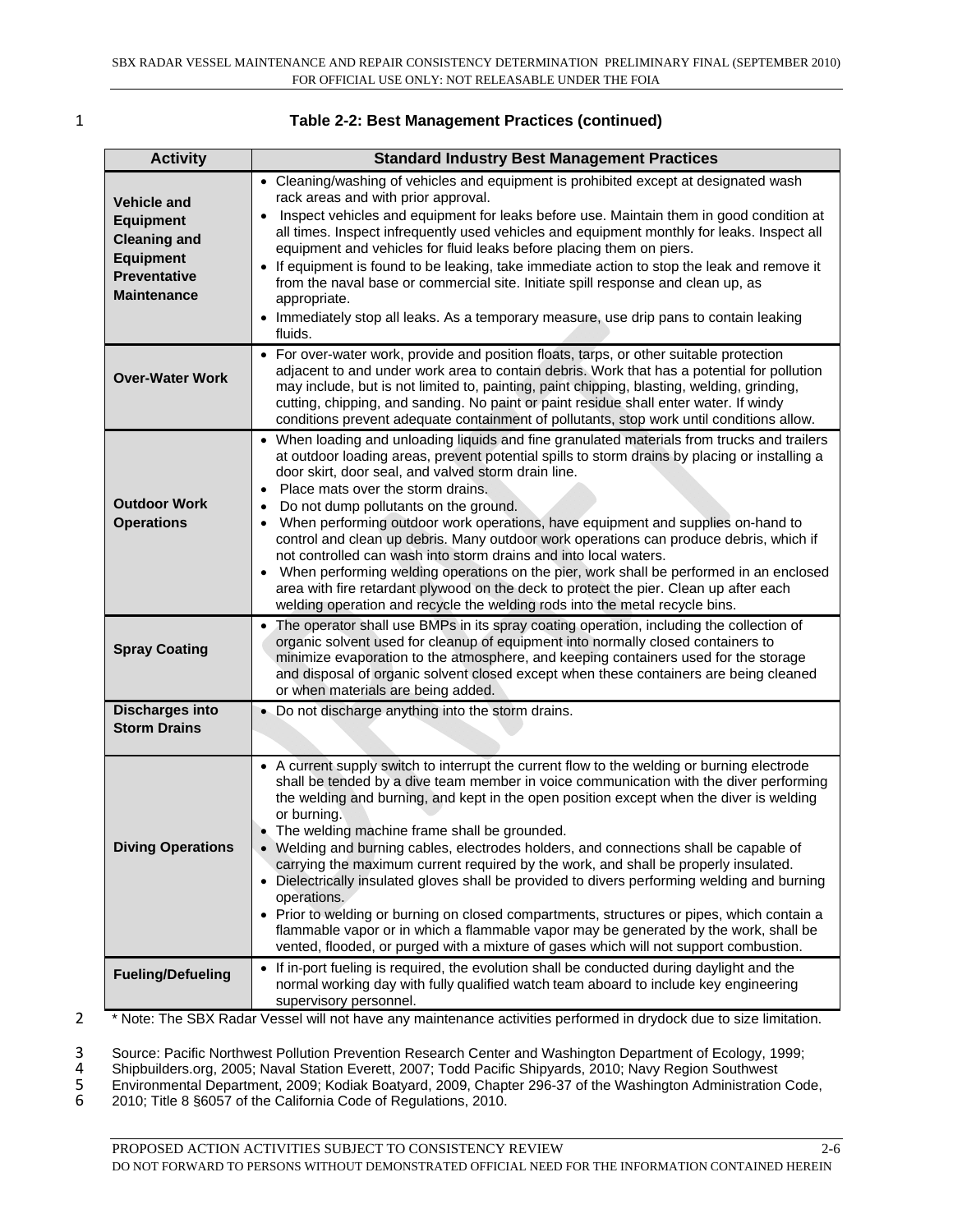



| <b>Thruster Well</b>          |
|-------------------------------|
| <b>Extension Being</b>        |
| <b>Lowered, Installed Pad</b> |
| <b>Eyes, and Secured</b>      |
| <b>Thrusters Well</b>         |
| <b>Extension</b>              |

## **Figure 2-3**

August 2010 *Preliminary Draft Version 2 SBX Radar Vessel Maintenance and Rep<sup>ct</sup>p-045-10* **FOR OFFICIAL USE ONLY** Exhibit 6 **Thrusters**